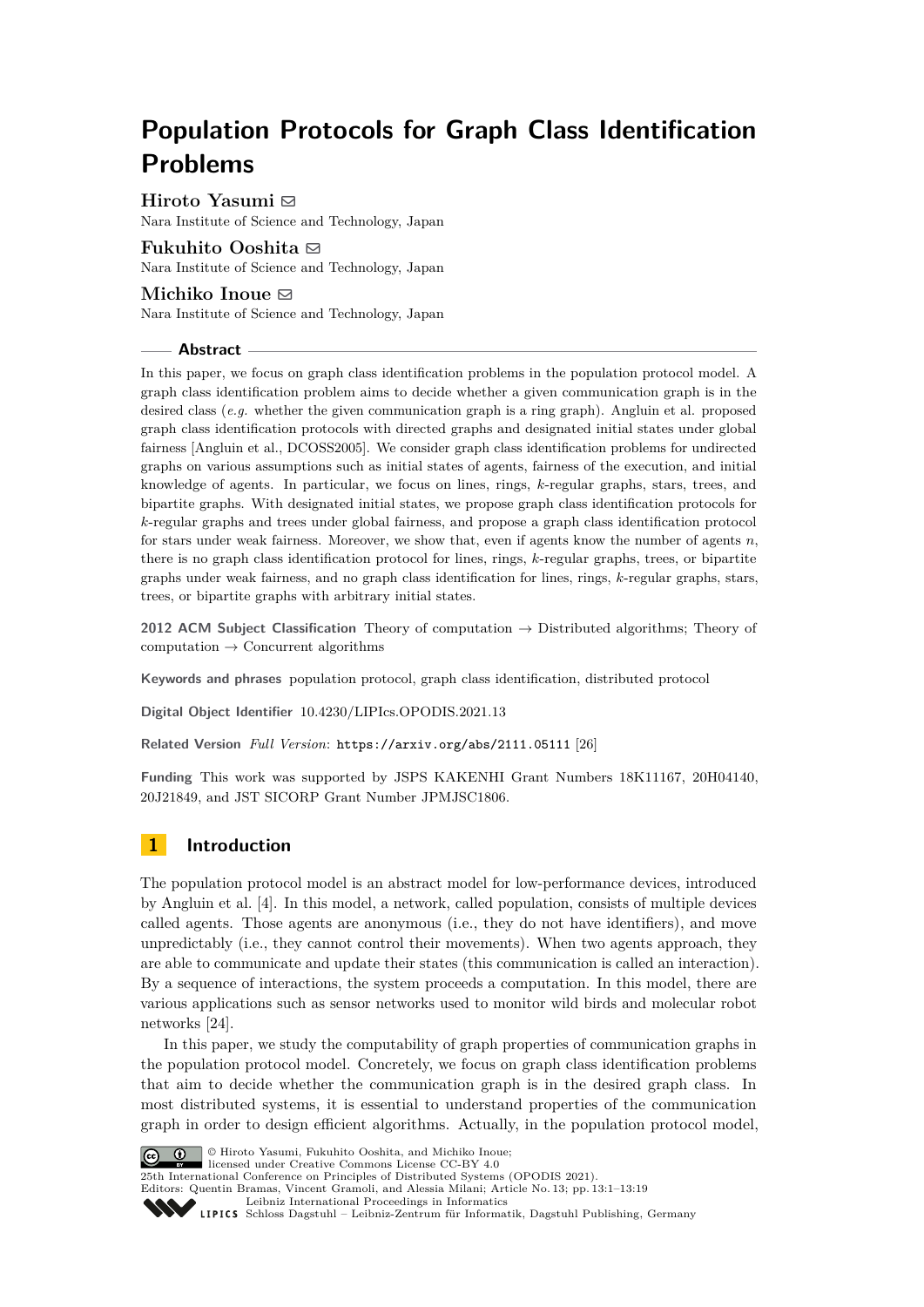#### **13:2 Population Protocols for Graph Class Identification Problems**

efficient protocols are proposed with limited communication graphs (*e.g.*, ring graphs and regular graphs) [\[2,](#page-13-1) [6,](#page-13-2) [16,](#page-14-2) [17\]](#page-14-3). In the population protocol model, the computability of the graph property was first considered in [\[3\]](#page-13-3). In [\[3\]](#page-13-3), Angluin et al. proposed various graph class identification protocols with directed graphs and designated initial states under global fairness. Concretely, Angluin et al. proposed graph class identification protocols for directed lines, directed rings, directed stars, and directed trees. Moreover, they proposed graph class identification protocols for other graphs such as 1) graphs having degree bounded by a constant  $k$ , 2) graphs containing a fixed subgraph, 3) graphs containing a directed cycle, and 4) graphs containing a directed cycle of odd length. However, there are still some open questions such as "What is the computability for undirected graphs?" and "How do other assumptions (*e.g.*, initial states, fairness, etc.) affect the computability?" In this paper, we answer those questions. That is, we clarify the computability of graph class identification problems for undirected graphs under various assumptions such as initial states of agents, fairness of the execution, and an initial knowledge of agents. More concretely, in this paper, we consider the problems with designated or arbitrary initial states, under global or weak fairness, and with the number of agents *n*, the upper bound *P* of the number of agents, or no knowledge. The assumption of initial states bears on the requirement of initialization and the fault-tolerant property. To execute a protocol with designated initial states, it is necessary to initialize all agents. Alternatively, a protocol with arbitrary initial states does not need to initialize agents. This implies that, even if agents transition to incorrect states by transient faults, the protocol can recover to desired configurations. Fairness is an assumption of interaction patterns. Intuitively, global fairness guarantees that, if a reachable configuration can occur infinitely often, the reachable configuration actually occurs infinitely often. On the other hand, weak fairness only guarantees that interactions occur infinitely often between each pair of adjacent agents. The initial knowledge is given to agents for helping the agents solve the problem. The initial knowledge enables us to construct efficient protocols although it may be difficult to know the knowledge in some situations.

In the population protocol, researchers also considered other assumptions such as symmetry and randomness (deterministic or non-deterministic). In this paper, we consider only deterministic asymmetric protocols. Note that, with designated initial states under global fairness, there is a transformer that transforms an asymmetric protocol into a symmetric protocol by assuming additional states [\[13\]](#page-13-4). Although we deal only with asymmetric protocols, we can transform most of our asymmetric protocols to symmetric protocols by applying this transformer.

We remark that some protocols in [\[3\]](#page-13-3) for directed graphs can be easily extended to undirected graphs with designated initial states under global fairness (see Table [1\)](#page-2-0). Concretely, graph class identification protocols for directed lines, directed rings, and directed stars can be easily extended to protocols for undirected lines, undirected rings, and undirected stars, respectively. In addition, the graph class identification protocol for bipartite graphs can be deduced from the protocol that decides whether a given graph contains a directed cycle of odd length. This is because, if we replace each edge of an undirected non-bipartite graph with two opposite directed edges, the directed non-bipartite graph always contains a directed cycle of odd length. On the other hand, the graph class identification protocol for directed trees cannot work for undirected trees because the protocol uses a property of directed trees such that in-degree (resp., out-degree) of each agent is at most one on an out-directed tree (resp., an in-directed tree). Note that agents can identify trees if they understand the graph contains no cycle. However, the graph class identification protocol for graphs containing a directed cycle in directed graphs cannot be used to identify a (simple) cycle in undirected graphs. This is because, if we replace an undirected edge with two opposite directed edges, the two directed edges compose a directed cycle.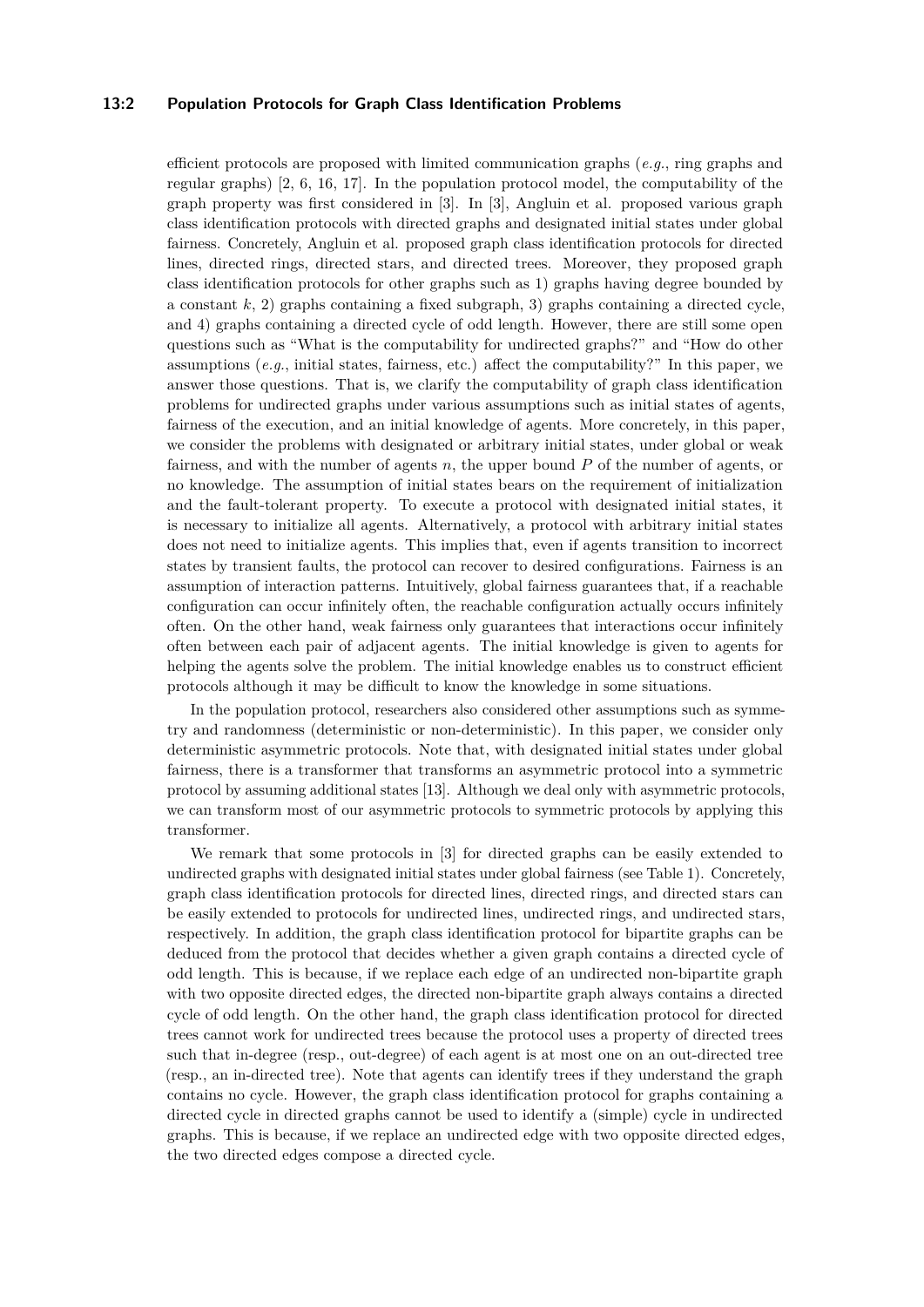| Model          |             |                   | Graph Properties    |                     |                     |             |                 |             |
|----------------|-------------|-------------------|---------------------|---------------------|---------------------|-------------|-----------------|-------------|
| Initial states | Fairness    | Initial knowledge | Line                | Ring                | Bipartite           | <b>Tree</b> | $k$ -regular    | <b>Star</b> |
| Designated     | Global      | $\boldsymbol{n}$  | $O(1)$ <sup>+</sup> | $O(1)$ <sup>+</sup> | $O(1)$ <sup>+</sup> | $O(1)^*$    | $O(k \log n)^*$ | O(1)        |
|                |             | $\boldsymbol{P}$  | $O(1)$ <sup>+</sup> | $O(1)$ <sup>+</sup> | $O(1)$ <sup>+</sup> | $O(1)^*$    | $O(k \log P)^*$ | O(1)        |
|                |             | None              | $O(1)$ <sup>+</sup> | $O(1)$ <sup>+</sup> | $O(1)$ <sup>+</sup> | $O(1)^*$    |                 | O(1)        |
|                | Weak        | $\boldsymbol{n}$  | Unsolvable*         |                     |                     |             |                 | $O(n)^*$    |
|                |             | $P/N$ one         | Unsolvable*         |                     |                     |             |                 |             |
| Arbitrary      | Global/Weak | $n/P/N$ one       | Unsolvable*         |                     |                     |             |                 |             |

<span id="page-2-0"></span>**Table 1** The number of states to solve the graph class identification problems. *n* is the number of agents and *P* is an upper bound of the number of agents.

**\*** Contributions of this paper †Deduced from Angluin et al. [\[3\]](#page-13-3)

### **Our Contributions**

In this paper, we clarify the computability of graph class identification problems for undirected graphs under various assumptions. Recall that we consider only deterministic asymmetric protocols. A summary of our results is given in Table [1.](#page-2-0) Under global fairness, we propose two graph class identification protocols. One is a graph class identification protocol for trees with designated initial states. This protocol works with constant number of states even if no initial knowledge is given. The other is a graph class identification protocol for *k*-regular graphs with designated initial states and the initial knowledge of the upper bound *P* of the number of agents. On the other hand, under weak fairness, we show that there exists no graph class identification protocol for lines, rings, *k*-regular graphs, stars, trees, or bipartite graphs even if the upper bound *P* of the number of agents is given. In the case where the number of agents *n* is given, we propose a graph class identification protocol for stars and prove that there exists no graph class identification protocol for lines, rings, *k*-regular graphs, trees, or bipartite graphs. With arbitrary initial states, we prove that there is no protocol for lines, rings, *k*-regular graphs, stars, trees, or bipartite graphs. In this paper, because of space constraints, we omit the details of protocols and some proofs (see the full version in [\[26\]](#page-14-0)).

#### **Related Works**

The population protocol model was proposed by Angluin et al. [\[4\]](#page-13-0). While they mainly studied the computability of the model in the paper, subsequent works studied various problems (*e.g.*, leader election [\[1,](#page-13-5) [11,](#page-13-6) [18,](#page-14-4) [21\]](#page-14-5), counting [\[7,](#page-13-7) [8,](#page-13-8) [12,](#page-13-9) [22\]](#page-14-6), majority [\[5,](#page-13-10) [10,](#page-13-11) [20\]](#page-14-7), etc) under different assumptions (*e.g.*, fairness assumption [\[7,](#page-13-7) [8\]](#page-13-8), initial states of agents [\[6,](#page-13-2) [9\]](#page-13-12), and initial knowledge of agents [\[14,](#page-13-13) [25\]](#page-14-8)).

Although those problems are usually considered with complete communication graphs (i.e., every pairwise interaction can occur), some researchers proposed efficient protocols with limited communication graphs (*e.g.*, ring graph, regular graph, etc.) [\[2,](#page-13-1) [6,](#page-13-2) [16,](#page-14-2) [17\]](#page-14-3). More concretely, Angluin et al. proposed a protocol that constructs a spanning tree with regular graphs [\[6\]](#page-13-2). Chen et al. proposed self-stabilizing leader election protocols with ring graphs [\[16\]](#page-14-2) and regular graphs [\[17\]](#page-14-3). Alistarh et al. showed that protocols for complete graphs (including the leader election protocol, the majority protocol, etc.) can be simulated efficiently in regular graphs [\[2\]](#page-13-1).

For graph class identification problems, after Angluin et al. studied some solvabilities [\[3\]](#page-13-3), Chatzigiannakis et al. studied solvabilities for directed graphs with some properties on the mediated population protocol model [\[15\]](#page-14-9), where the mediated population protocol model is an extension of the population protocol model. In this model, a communication link (on which agents interact) has a state. Agents can read and update the state of the communication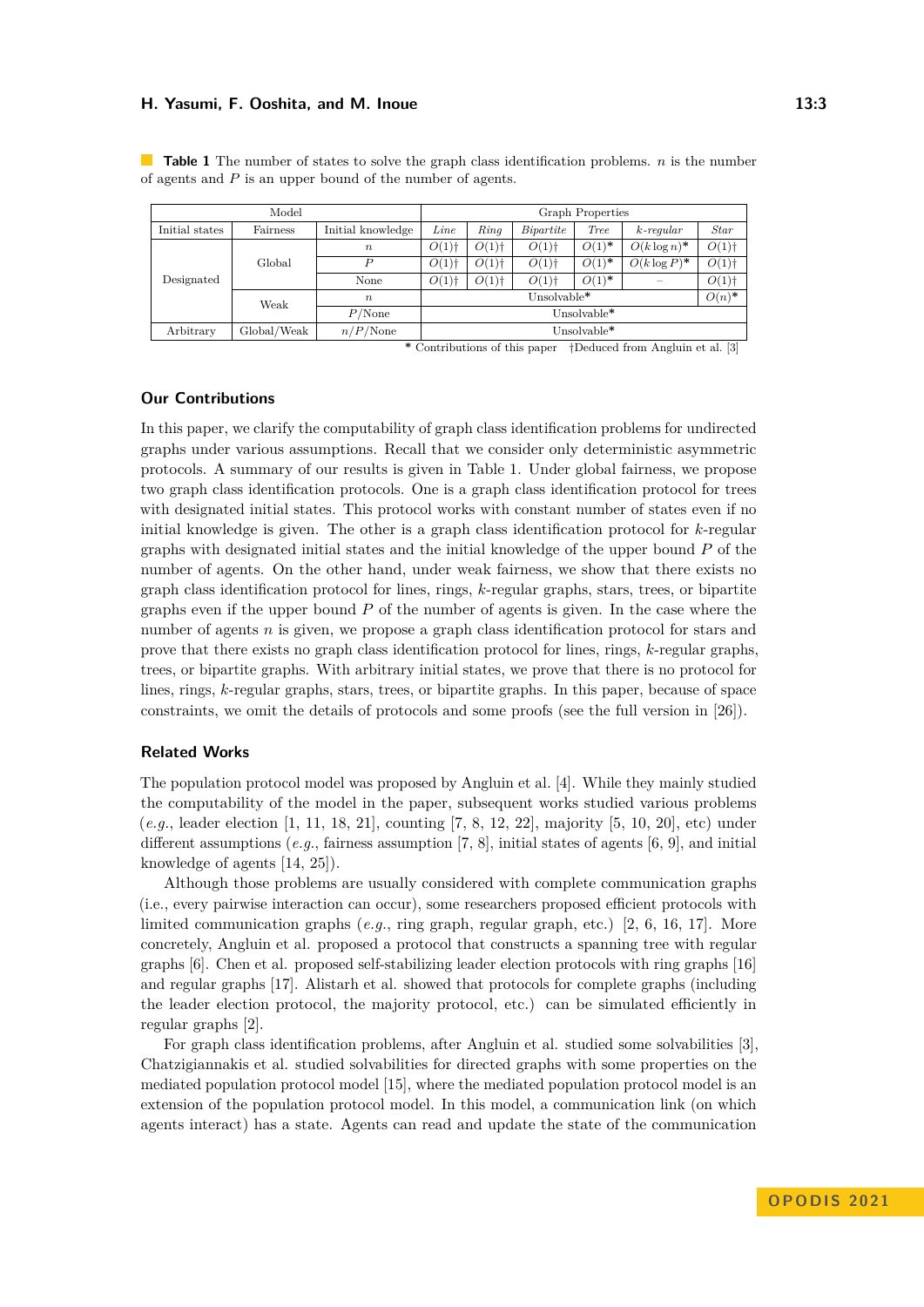#### **13:4 Population Protocols for Graph Class Identification Problems**

link when agents interact on the communication link. In [\[15\]](#page-14-9), they proposed graph class identification protocol for some graphs such as 1) graphs having degree bounded by a constant  $k$ , 2) graphs in which the degree of each agent is at least  $k$ , 3) graphs containing an agent such that in-degree of the agent is greater than out-degree of the agent, 4) graphs containing a directed path of at least *k* edges, etc. Since Chatzigiannakis et al. proposed protocols for the mediated population protocol model, the protocols cannot work in the population protocol model. As impossibility results, they showed that there is no graph class identification protocol that decides whether the given directed graph has two edges  $(u, v)$  and  $(v, u)$  for two agents *u* and *v*, or whether the given directed graph is weakly connected.

As another perspective of communication graphs, Michail and Spirakis proposed a network constructors model that is an extension of the mediated population protocol [\[23\]](#page-14-10). The network constructors model aims to construct a desired graph on the complete communication graph by using communication links with two states. Each communication link only has *active* or *inactive* state. Initially, all communication links have inactive state. By activating/deactivating communication links, the protocol of this model constructs a desired communication graph that consists of agents and activated communication links. In [\[23\]](#page-14-10), they proposed protocols that construct spanning lines, spanning rings, spanning stars, and regular graphs. Moreover, by relaxing the number of states, they proposed a protocol that constructs a large class of graphs.

### **2 Definitions**

### **2.1 Population Protocol Model**

A communication graph of a population is represented by a simple undirected connected graph  $G = (V, E)$ , where *V* represents a set of agents, and  $E \subseteq V \times V$  is a set of edges (containing neither multi-edges nor self-loops) that represent the possibility of an interaction between two agents (i.e., only if  $(a, b) \in E$  holds, two agents  $a \in V$  and  $b \in V$  can interact).

A protocol  $\mathcal{P} = (Q, Y, \gamma, \delta)$  consists of a finite set Q of possible states of agents, a finite set of output symbols *Y*, an output function  $\gamma$  :  $Q \to Y$ , and a set of transitions *δ* from  $Q \times Q$ to  $Q \times Q$ . Output symbols in Y represent outputs as the results according to the purpose of the protocol. Output function  $\gamma$  maps a state of an agent to an output symbol in *Y*. Each transition in  $\delta$  is denoted by  $(p, q) \to (p', q')$ . This means that, when an agent *a* in state *p* interacts with an agent *b* in state  $q$ , their states become  $p'$  and  $q'$ , respectively. We say that such *a* is an initiator and such *b* is a responder. When *a* and *b* interact as an initiator and a responder, respectively, we simply say that *a* interacts with *b*. Transition  $(p, q) \rightarrow (p', q')$  is null if both  $p = p'$  and  $q = q'$  hold. We omit null transitions in the descriptions of protocols. Protocol  $\mathcal{P} = (Q, Y, \gamma, \delta)$  is deterministic if, for any pair of states  $(p, q) \in Q \times Q$ , exactly one transition  $(p, q) \rightarrow (p', q')$  exists in  $\delta$ . Recall that we consider only deterministic protocols in this paper.

A configuration represents a global state of a population, defined as a vector of states of all agents. A state of agent *a* in configuration *C* is denoted by  $s(a, C)$ . Moreover, when *C* is clear from the context, we simply use *s*(*a*) to denote the state of agent *a*. A transition from configuration *C* to configuration *C'* is denoted by  $C \to C'$ , and means that, by a single interaction between two agents, configuration  $C'$  is obtained from configuration  $C$ . For two configurations *C* and *C'*, if there exists a sequence of configurations  $C = C_0, C_1, \ldots$  $C_m = C'$  such that  $C_i \to C_{i+1}$  holds for every  $i \ (0 \leq i < m)$ , we say  $C'$  is reachable from  $C$ , denoted by  $C \stackrel{*}{\to} C'$ .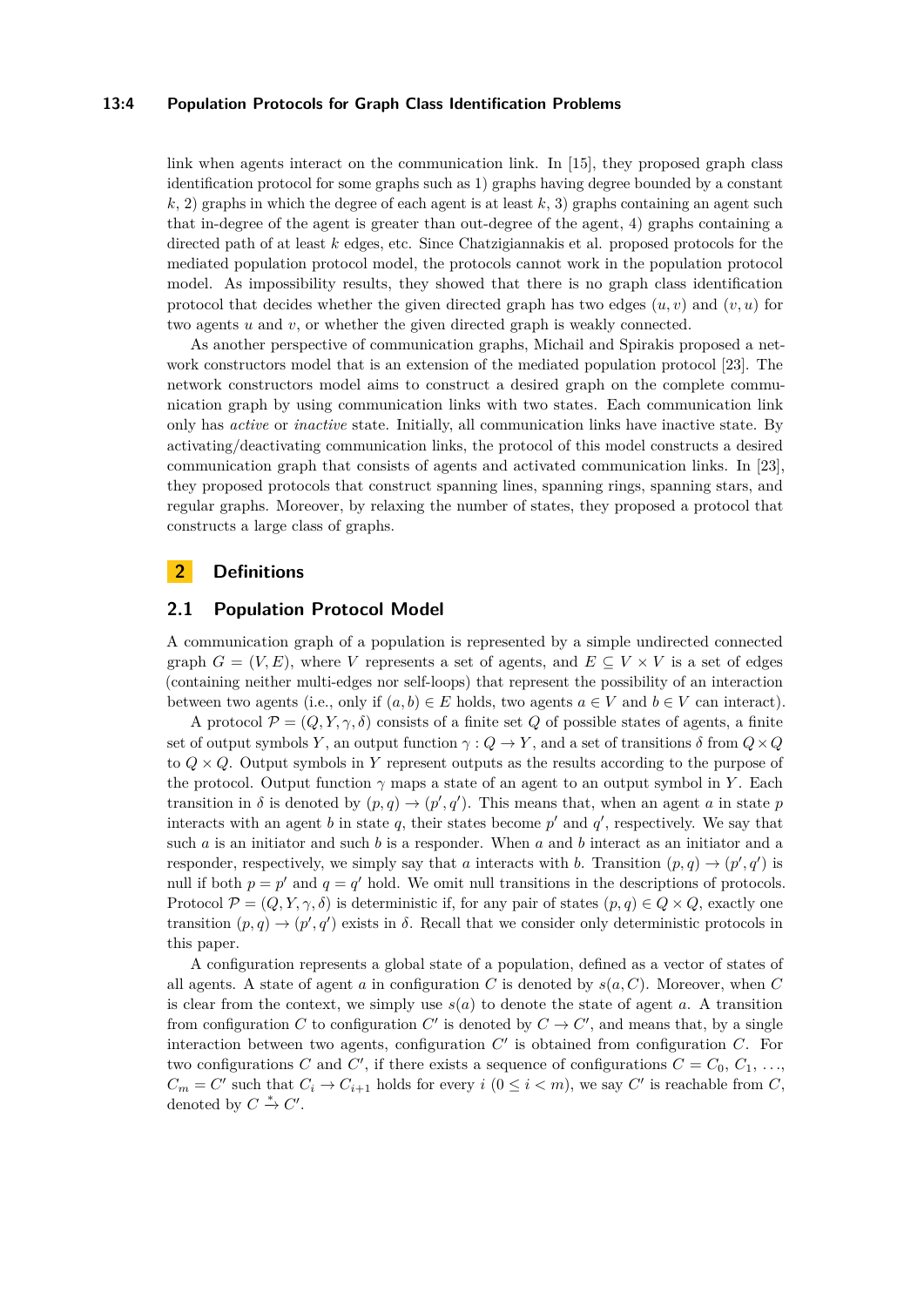An execution of a protocol is an infinite sequence of configurations  $\Xi = C_0, C_1, C_2, \ldots$ where  $C_i \rightarrow C_{i+1}$  holds for every *i* (*i*  $\geq$  0). An execution  $\Xi$  is weakly-fair if, for any adjacent agents *a* and *a*<sup>'</sup>, *a* interacts with *a*<sup>'</sup> and *a*<sup>'</sup> interacts with *a* infinitely often<sup>[1](#page-4-0)</sup>. An execution  $\Xi$ is globally-fair if, for each pair of configurations *C* and  $C'$  such that  $C \to C'$ ,  $C'$  occurs infinitely often when *C* occurs infinitely often. Intuitively, global fairness guarantees that, if configuration *C* occurs infinitely often, then any possible interaction in *C* also occurs infinitely often. Then, if *C* occurs infinitely often, *C'* satisfying  $C \to C'$  occurs infinitely often, and we can deduce that  $C''$  satisfying  $C' \rightarrow C''$  also occurs infinitely often. Overall, with global fairness, if a configuration *C* occurs infinitely often, then every configuration *C* ∗ reachable from *C* also occurs infinitely often.

In this paper, we consider three possibilities for an initial knowledge of agents: the number of agents *n*, the upper bound *P* of the number of agents, and no knowledge. Note that the protocol depends on this initial knowledge. When we explicitly state that an integer *x* is given as the number of agents, we write the protocol as  $\mathcal{P}_{n=x}$ . Similarly, when we explicitly state that an integer *x* is given as the upper bound of the number of agents, the protocol is denoted by  $\mathcal{P}_{P=x}$ .

### **2.2 Graph Properties and Graph Class Identification Problems**

We define graph properties treated in this paper as follows:

- $\blacksquare$  A graph *G* satisfies property *tree* if there is no cycle on graph *G*.
- A graph  $G = (V, E)$  satisfies property *k*-regular if the degree of every agent in *V* is *k*.  $\blacksquare$
- A graph *G* satisfies property *star* if *G* is a tree with one internal agent and *n* − 1 leaves.
- A graph  $G = (V, E)$  satisfies property *bipartite* if V can be divided into two disjoint and independent sets *U* and *W* (i.e.,  $U \cap W = \emptyset$  holds and there is no edge connecting two agents in *U* or *W*).
- $\blacksquare$  A graph  $G = (V, E)$  satisfies property *line* if  $E = \{(v_0, v_1), (v_1, v_2), (v_2, v_3), \ldots\}$  $(v_{n-1}, v_n)$ } for  $V = \{v_1, v_2, \ldots, v_n\}.$
- A graph  $G = (V, E)$  satisfies property *ring* if the degree of every agent in V is 2.

Let *gp* be an arbitrary graph property. The *gp* identification problem aims to decide whether a given communication graph *G* satisfies property *gp*. In the *gp* identification problem, the output set is  $Y = \{yes, no\}$ . Recall that the output function  $\gamma$  maps a state of an agent to an output symbol in *Y* (i.e., *yes* or *no*). A configuration *C* is stable if *C* satisfies the following conditions: There exists  $yn \in \{yes, no\}$  such that 1)  $\forall a \in V : \gamma(s(a, C)) = yn$  holds, and 2) for every configuration *C'* such that  $C \stackrel{*}{\to} C'$ ,  $\forall a \in V : \gamma(s(a, C')) = yn$  holds.

An execution  $\Xi = C_0, C_1, C_2, \ldots$  solves the *gp* identification problem if  $\Xi$  includes a stable configuration  $C_t$  that satisfies the following conditions.

- **1.** If a given graph  $G = (V, E)$  satisfies graph property  $qp, \forall a \in V : \gamma(s(a, C_t)) = yes$  holds.
- **2.** If a given graph  $G = (V, E)$  does not satisfy graph property  $gp$ ,  $\forall a \in V : \gamma(s(a, C_t)) = no$ holds.

<span id="page-4-0"></span><sup>1</sup> We use this definition only for the lower bound under weak fairness. For the upper bound, we use a slightly weaker assumption. We show that our proposed protocol for weak fairness works if, for any adjacent agents  $a$  and  $a'$ ,  $a$  and  $a'$  interact infinitely often (i.e., it is possible that, for any interaction between some adjacent agents *a* and *a'*, *a* becomes an initiator and *a'* never becomes an initiator). Note that, in the protocol, if a transition  $(p, q) \rightarrow (p', q')$  exists for  $p \neq q$ , a transition  $(q, p) \rightarrow (q', p')$  also exists.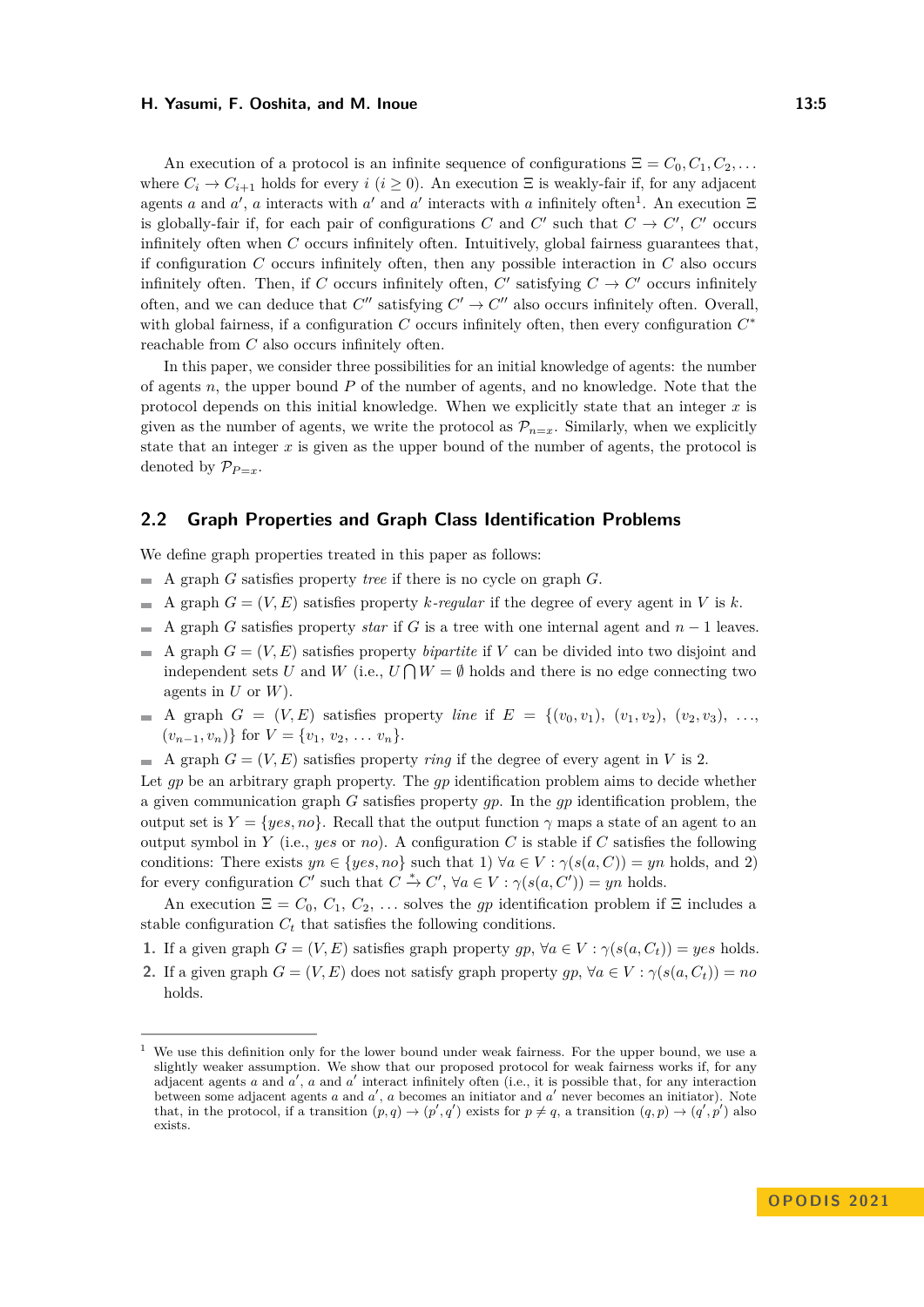#### **13:6 Population Protocols for Graph Class Identification Problems**

A protocol P solves the *gp* identification problem under weak fairness (resp., under global fairness) if every weakly-fair execution (resp., every globally-fair execution) of protocol  $\mathcal{P}$ solves the *gp* identification problem.

### **3 Graph Class Identification Protocols**

### <span id="page-5-0"></span>**3.1 Tree Identification with No Initial Knowledge under Global Fairness**

In this section, we give a tree identification protocol with 18 states and designated initial states under global fairness (see the pseudocode in the appendix and the full version in [\[26\]](#page-14-0)).

The basic strategy of the protocol is as follows. Initially agents think that the graph is a tree, and, if they detect a cycle, they confirm that the graph is not a tree. To detect a cycle, first, agents elect one leader token, one right token, and one left token. Initially, all agents have right tokens. When two agents with right tokens interact, agents make one of the right tokens transition to a left token. Similarly, when two agents with left tokens interact, agents make one of the left tokens transition to a leader token. When two agents with leader tokens interact, agents delete one of the leader tokens. Agents carry these tokens on a graph by interactions as if each token moves freely on the graph. Thus, by the above behaviors, eventually agents elect one leader token, one right token, and one left token.

Agents behave as if the leader token has an opinion (tree/non-tree), and agents follow the opinion (this opinion is hereinafter referred to as "decision"). Initially the leader token has the decision such that the graph is a tree (i.e., there is no cycle). Since the leader token moves freely on the graph and we assume global fairness, the leader token visits all agents infinitely often. Thus, eventually all agents will know the decision of the leader token.

Agents reset the decision of the leader token if agents notice that the token election is not yet over. Concretely, when two agents with leader tokens interact and delete one of the leader token, agents reset the decision of the remaining leader token. By this behavior, all agents virtually reset their decision because each agent follows the decision of the leader token. Hence, when agents complete the token election, all agents (and the leader token) virtually reset their decision. Now, we explain that, after the token election, agents correctly detect a cycle and the leader token make a correct decision.

After the election, agents repeatedly execute a trial to detect a cycle by using the tokens. The trial starts when an agent with the leader token places the right token and the left token to two adjacent agents *x* and *y*, respectively. During the trial, *x* and *y* hold the right token and the left token, respectively. To detect a cycle, agents use the right token and the left token as a single landmark. The right token and the left token correspond to a right side and a left side of the landmark, respectively. If agents can carry the leader token from the right side of the landmark to the left side of the landmark without passing through the landmark, the trial succeeds.

From now, we explain the behaviors of the trial in more details. An image of the trial is shown in Figure [1,](#page-6-0) where  $L_{se}$ ,  $L_r$ ,  $L_l$ ,  $L_r^t$ , and  $L_l^t$  represent tokens (we will show the details later). To begin with, we explain the start of the trial (the first and second steps of Figure [1\)](#page-6-0). To start the trial, agents place the left token and the right token next to each other. To distinguish between a moving token and a placed token, we use a trial mode. Agents regard right and left tokens in a trial mode as placed tokens. An  $L_r^t$  token (resp., an  $L_l^t$  token) represents the right token (resp., the left token) in the trial mode. An *L<sup>r</sup>* token (resp., an *L<sup>l</sup>* token) represents the right token (resp., the left token) in a non-trial mode. An *Lse* token represents the leader token.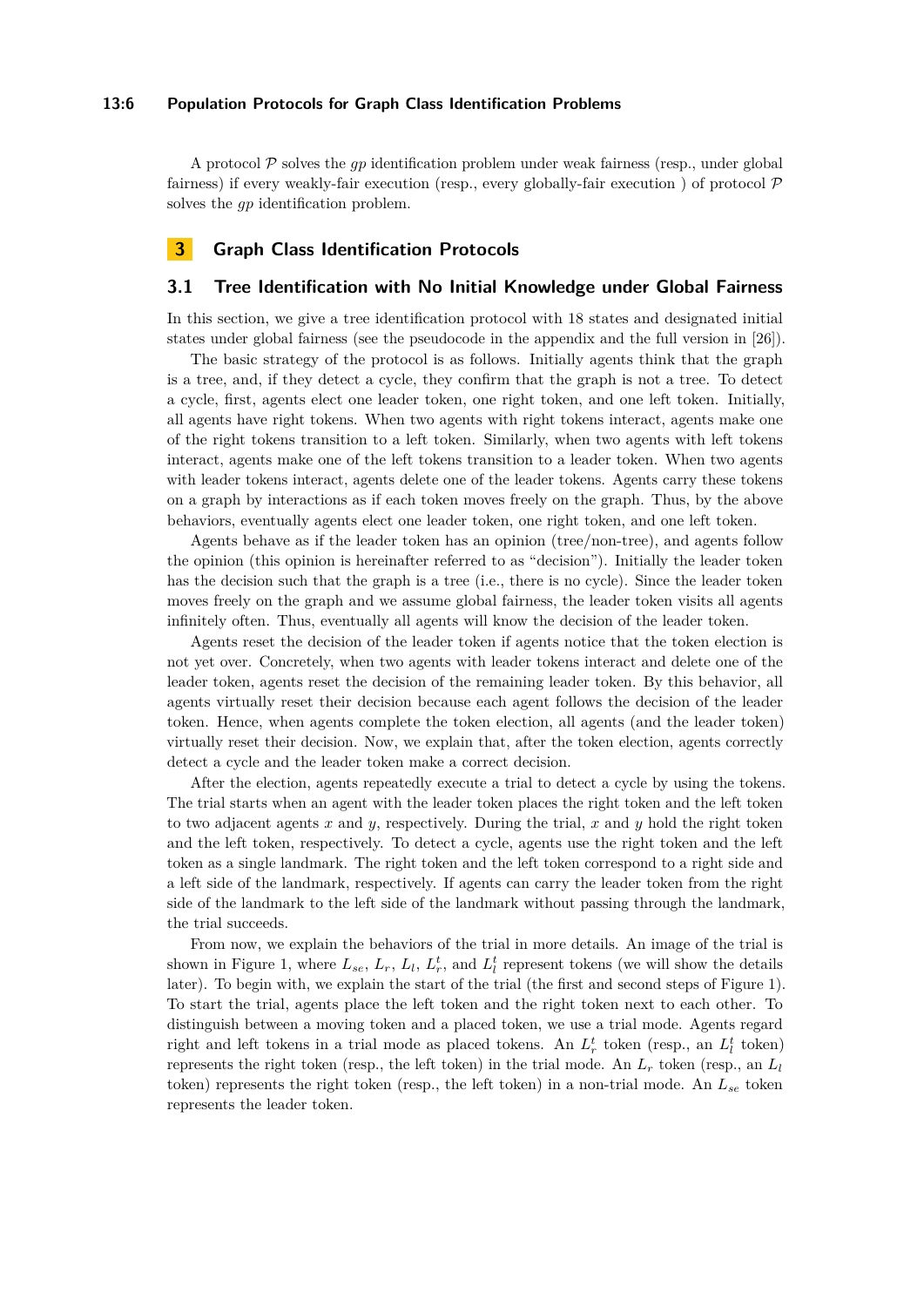<span id="page-6-0"></span>

**Figure 1** An image of the trial.

More concretely, agents start the trial as follows. When an agent  $x$  having the  $L_l$  token interacts with an agent  $y$  having the leader token, agents make the  $L_l$  token transition to an  $L_l^t$  token, and they exchange their tokens (the first step of Figure [1\)](#page-6-0). Then, if agent *x* having the leader token interacts with an agent having the *L<sup>r</sup>* token, agents make the *L<sup>r</sup>* token transition to an  $L_r^t$  token, and they exchange their tokens (the second step of Figure [1\)](#page-6-0). By above behaviors, agents place an  $L_r^t$  token next to the  $L_l^t$  token, and a trial of the cycle detection starts.

After that, agents try to carry the leader token to agent *y* without passing through agent *x* (the third step of Figure [1\)](#page-6-0). To do this, agents try to carry the leader token to an agent having the  $L_l^t$  token. Note that the left and right tokens can move even while agents carry the leader token. However, if they move, they transition to the non-trial mode. Thus, if an agent having the leader token interacts with an agent having the  $L_l^t$  token, agents confirm that the  $L_l^t$  token is still placed at *y* (the fourth step of Figure [1\)](#page-6-0). Then, to confirm that the  $L_r^t$  token is also still placed at *x*, agent *y* having the leader token tries to interact with an agent having the  $L_r^t$  token. Since the right token may move and the leader token may pass through agent *x* without meeting the right token, this confirmation is necessary. If agents succeed both confirmations, agents succeed the trial and decide that there is a cycle (the fifth step of Figure [1\)](#page-6-0). Hence, in the case, the leader token makes a decision that the given graph is not a tree, and the decision is conveyed to all agents. Since each token moves freely on the graph and we assume global fairness, agents perform the trial on any place (i.e., agents place the left token and the right token on any adjacent agents). Thus, if there is a cycle, eventually agents decide that the given graph is not a tree. Recall that initially all agents think that the given graph is a tree. Hence, unless the trial succeeds, all agents continue to think that the given graph is a tree.

▶ **Theorem 1.** *There exists a protocol with constant states and designated initial states that solves the tree identification problem under global fairness.*

### <span id="page-6-1"></span>**3.2** *k***-regular Identification with Knowledge of** *P* **under Global Fairness**

In this subsection, we give a *k*-regular identification protocol with  $O(k \log P)$  states and designated initial states under global fairness (see the pseudocode in the appendix and the full version in [\[26\]](#page-14-0)).

The basic strategy of the protocol is as follows. First, agents elect a leader token. In this protocol, agents with leader tokens leave some information in agents. To keep only the information that is left after completion of the election, we introduce *level* of an agent. If an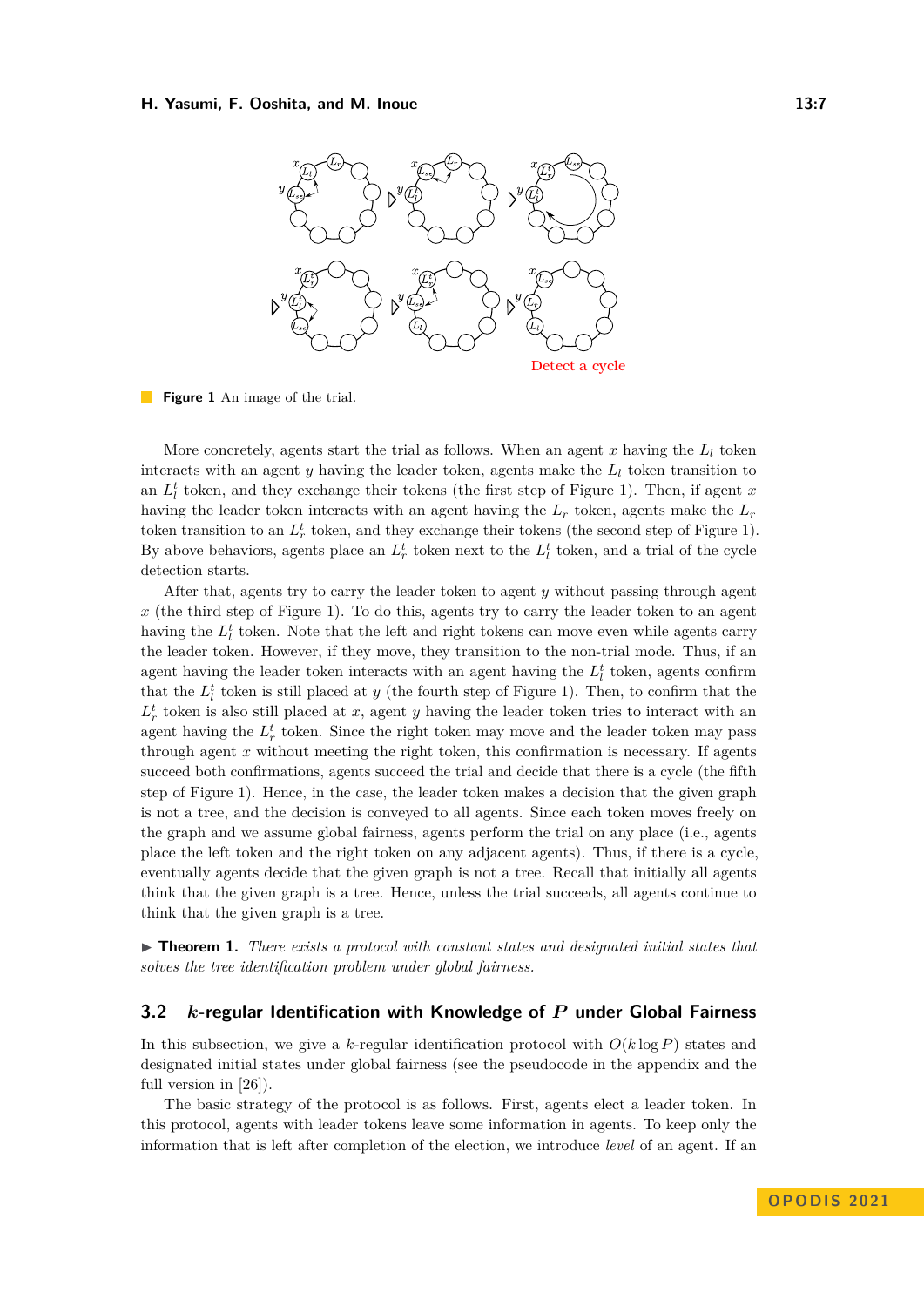#### **13:8 Population Protocols for Graph Class Identification Problems**

agent at level *i* has the leader token, we say that the leader token is at level *i*. Agents with leader tokens leave the information with their levels. Before agents complete the election of leader tokens, agents keep increasing their levels, and agents discard the information with smaller levels when agents increase their levels. When agents complete the election of leader tokens, the agent with the leader token is the only agent that has the largest level. Then, all agents eventually converge to the level. We guarantee that the maximum level of agents is  $\lfloor \log P \rfloor$ . Since agents discard the information with smaller levels, agents virtually discard any information that was left before agents complete the election. From now on, we consider configurations after agents elect a leader token and discard any outdated information.

Now, we explain how the protocol solves the *k*-regular identification problem by using the leader token. First, an agent with the leader token examines whether its degree is at least  $k$ , and whether its degree is at least  $k + 1$ . If the agent confirms that its degree is at least *k* but does not confirm that its degree is at least  $k + 1$ , then the agent thinks that its degree is *k*. Since the leader token moves freely on the graph and we assume global fairness, eventually each agent confirms whether its degree is *k*. The agent with the leader token examines whether its degree is at least *k* as follows: An agent *a* with the leader token checks whether *a* can interact with *k* different agents. To check it, agent *a* with the leader token marks adjacent agents and counts how many times *a* has marked. Concretely, when agent *a* having the leader token interacts with an agent *b*, agent *a* marks agent *b* by making *b* change to a marked state. Agent *a* counts how many times *a* interacts with an agent having a non-marked state (hereinafter referred to as "a non-marked agent"). If agent *a* having the leader token interacts with *k* non-marked agents successively, *a* decides that *a* can interact with *k* different agents (i.e., its degree is at least *k*).

If an agent confirms that its degree is at least *k*, the agent stores this information locally. To do this, we introduce a variable  $loc_a$  at agent a: Variable  $loc_a \in \{yes, no\}$ , initialized to *no*, represents whether the degree of agent *a* is at least *k*. If  $loc_a = yes$  holds, agent *a* thinks that its degree is at least  $k$ . If an agent  $a$  confirms that its degree is at least  $k$ , agent *a* makes *loc<sup>a</sup>* transition from *no* to *yes*.

Next, we show how agents decide whether the graph is *k*-regular. In this protocol, first an agent with the leader token decides whether the graph is *k*-regular, and then the decision is conveyed to all agents by the leader token. We use variable *reg<sup>a</sup>* at agent *a* for the decision: Variable  $reg_a \in \{yes, no\}$ , initialized to *no*, represents the decision of the *k*-regular graph. If  $reg_a = yes$  holds for agent *a*, then  $\gamma(s_a) = yes$  holds. If  $reg_a = no$  holds, then  $\gamma(s_a) = no$ holds. Whenever an agent *a* with the leader token makes *loc<sup>a</sup>* transition to *yes*, agent *a* makes *reg<sup>a</sup>* transition to *yes*. If an agent *a* with the leader token finds an agent *b* such that  $loc_b = no$  or its degree is at least  $k + 1$ , agents reset  $reg_a$  to *no*. Note that, since all agents follow the decision of the leader token, this behavior practically resets *reg* of each agent. If there is such agent *b*, agent *a* with the leader token eventually finds agent *b* since the leader token moves freely on the graph. Hence, if the graph is not *k*-regular, *reg* of the leader token (i.e., *reg<sup>a</sup>* such that agent *a* has the leader token) transitions to *no* infinitely often. On the other hand, if the graph is *k*-regular, eventually *loc<sup>a</sup>* of each agent *a* transitions from *no* to *yes*. Let us consider a configuration where *loc* of each agent other than an agent *x* is *yes* and  $loc_x$  is no. After the configuration, when agent x makes  $loc_x$  and  $reg_x$  transition to yes, agent *x* has the leader token (i.e., *reg* of the leader token transitions to *yes*). Hence, since there is no agent such that its *loc* is *no* or its degree is at least  $k + 1$ , *reg* of the leader token never transitions to *no* afterwards and thus *reg* of the leader token converges to *yes*. Thus, since agents convey the decision of the leader token to all agents, eventually all agents make a correct decision.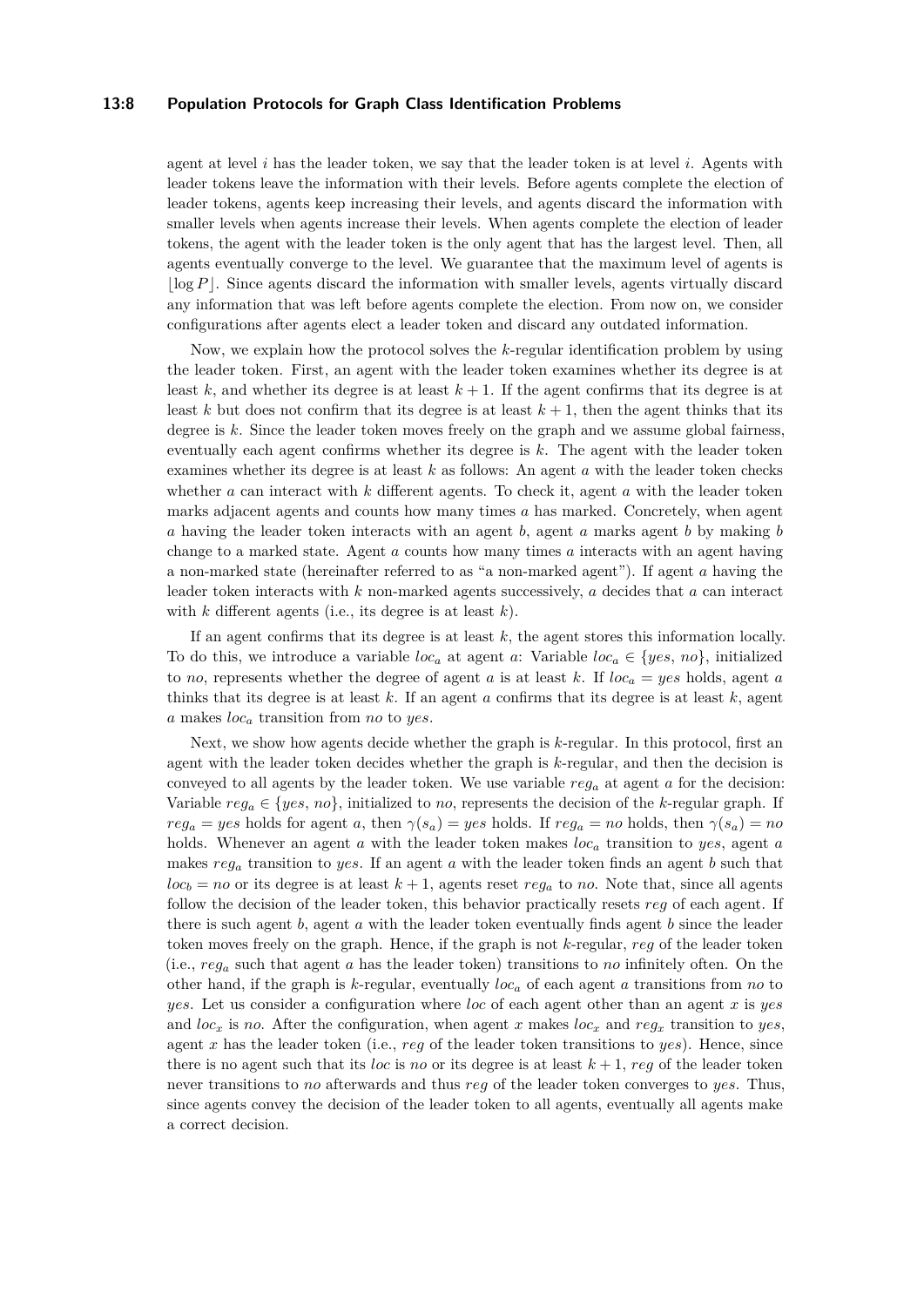$\triangleright$  Remark. We have introduced the level of agents to reset all agents virtually. In the case of tree identification, only the leader token needs to be reset because, after the leader token is reset, the leader token is not affected by incorrect information (the decision of agent in this case). On the other hand, in the case of *k*-regular identification, all agents need to be reset because, even after the leader token is reset, the leader token is affected by incorrect information (the value of *loc* in this case). More concretely, the leader token has to refer to variable *loc* of agent in order to understand whether all agents have been examined. Hence, since agents may store an incorrect value in *loc*, the leader token may make a wrong decision unless the agents are reset.

To count the degree, agents require  $O(k)$  states, and the maximum level of agents is  $\log P$ . Hence, the protocol works with  $O(k \log P)$  states.

▶ **Theorem 2.** *If the upper bound P of the number of agents is given, there exists a protocol with O*(*k* log *P*) *states and designated initial states that solves the k-regular identification problem under global fairness.*

When the number of agents *n* is given, the protocol works even if the maximum level is  $\log n$ . Thus, we have the following theorem.

 $\triangleright$  **Theorem 3.** If the number of agents *n* is given, there exists a protocol with  $O(k \log n)$ *states and designated initial states that solves the k-regular identification problem under global fairness.*

### <span id="page-8-0"></span>**3.3 Star Identification with Knowledge of** *n* **under Weak Fairness**

In this subsection, we give a star identification protocol with  $O(n)$  states and designated initial states under weak fairness (see the pseudocode in the appendix and the full version in [\[26\]](#page-14-0)). In this protocol, the number of agents *n* is given. Since a given graph is a star if  $n \leq 2$  holds, we consider the case where *n* is at least 3.

The basic strategy of the protocol is as follows. Initially, each agent thinks that the given graph is not a star. First, agents elect an agent with degree two or more as a central agent (i.e., an agent that connects to all other agents in the star graph). Then, by counting the number of agents adjacent to the central agent, agents examine whether there is a star subgraph in the given graph such that the subgraph consists of *n* agents. Concretely, if the central agent confirms by counting that there are  $n-1$  adjacent agents, agents confirm that there is the subgraph. In this case, agents think that the given graph is a star. Then, if two agents other than the central agent interact, agents decide that the graph is not a star. If such an interaction does not occur, agents continue to think that the given graph is a star.

To count  $n-1$  agents adjacent to the central agents, agents require  $O(n)$  states. Hence, the protocol works with  $O(n)$  states.

 $\triangleright$  **Theorem 4.** There exists a protocol with  $O(n)$  states and designated initial states that *solves the star identification problem under weak fairness if the number of agents n is given.*

### **4 Impossibility Results**

### **4.1 A Common Property of Graph Class Identification Protocols for Impossibility Results**

In this subsection, we present a common property that holds for protocols with designated initial states under weak fairness.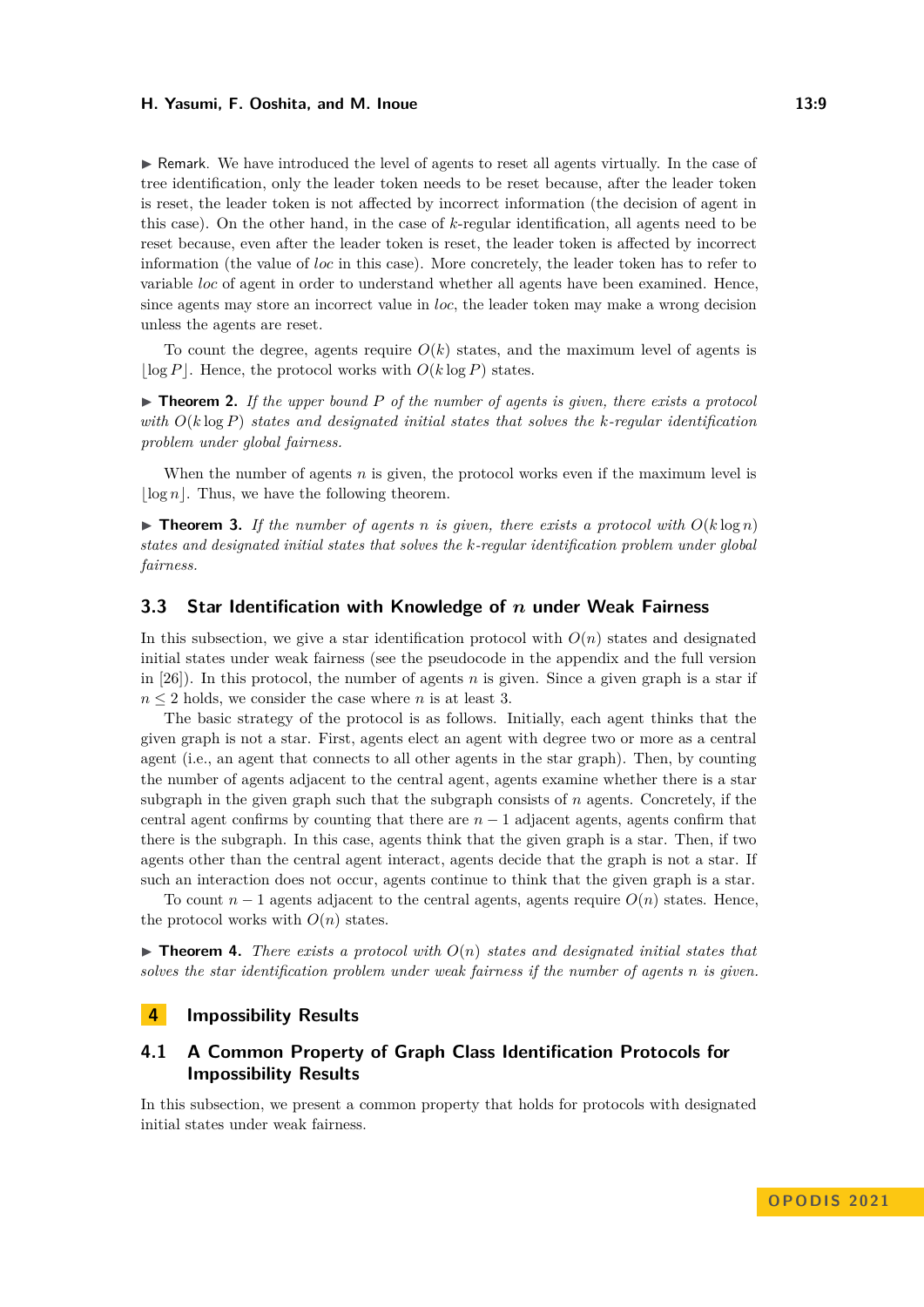#### <span id="page-9-0"></span>**13:10 Population Protocols for Graph Class Identification Problems**



**Figure 2** An example of graphs *G* and *G* ′ .

With designated initial states under weak fairness, we assume that a protocol  $\mathcal P$  solves some of the graph class identification problems. From now, we show that, with  $P$ , there exists a case where agents cannot distinguish between some different connected graphs. Note that P has no constraints for an initial knowledge (i.e., for some integer x, P is  $\mathcal{P}_{n=x}$ ,  $\mathcal{P}_{P=x}$ or a protocol with no initial knowledge). Because of space constraints, we omit the details of the proof (see the full version in the [\[26\]](#page-14-0)).

<span id="page-9-1"></span> $\blacktriangleright$  **Lemma 5.** Let us consider a communication graph  $G = (V, E)$ , where  $V = \{v_1, v_2, v_3, v_4\}$  $..., v_n$ . Let  $G' = (V', E')$  be a communication graph that satisfies the following, where  $V' = \{v'_1, v'_2, v'_3, \ldots, v'_{2n}\}.$ 

 $E' = \{(v'_x, v'_y), (v'_{x+n}, v'_{y+n}) \in V' \times V' \mid (v_x, v_y) \in E\} \cup \{(v'_1, v'_{z+n}), (v'_{1+n}, v'_z) \in V' \times V' \mid (v'_x, v'_y) \in V' \times V' \in V' \times V' \}$  $(v_1, v_2) \in E$  *(Figure [2](#page-9-0) shows an example of the graphs).* 

 $Let E be a weakly-fair execution of P with G.$  If there exists a configuration  $C$  of  $E$  after *which*  $\forall v \in V : \gamma(s(v)) = yn \in \{yes, no\}$  *holds, there exists an execution* Ξ' *of* P *with* G' *such that there exists a configuration*  $C'$  of  $\Xi'$  after which  $\forall v' \in V': \gamma(s(v')) = yn$  holds.

**Proof.** (Proof sketch) With  $G'$ , we consider a particular weakly-fair execution  $\Xi'$ . In  $\Xi'$ , agents repeat the following four sub-executions: 1) agents  $v'_1, v'_2, \ldots, v'_n$  behave similarly to  $\Xi$ , 2) agents  $v'_{1+n}$ ,  $v'_{2+n}$ , ...,  $v'_{2n}$  behave similarly to  $\Xi$ , 3) agent  $v'_{1+n}$  and agents  $v'_{2}$ ,  $v'_{3}$ ...,  $v'_n$  behave similarly to  $\Xi$  by joining  $v'_{1+n}$  instead of  $v'_1$ , and 4) agent  $v'_1$  and agents  $v'_{2+n}$ ,  $v'_{3+n}$  ...,  $v'_{2n}$  behave similarly to  $\Xi$  by joining  $v'_1$  instead of  $v'_{1+n}$ . Since  $v'_1$  (resp.,  $v'_{1+n}$ ) can join interactions instead of  $v'_{1+n}$  (resp.,  $v'_{1}$ ) by the definition of *G* and *G'*, this execution is possible. Clearly, in Ξ ′ , the decision of each agent is the same as the decision of agent in Ξ. Therefore, the lemma holds.

### **4.2 Impossibility with Knowledge of** *P* **under Weak Fairness**

For the purpose of the contradiction, we assume that, for an integer *x*, there exists a protocol  $\mathcal{P}_{P=x}$  that solves some of the graph class identification problems with designated initial states under weak fairness. We can apply Lemma [5](#page-9-1) to  $\mathcal{P}_{P=x}$  because we can apply the same protocol  $\mathcal{P}_{P=x}$  to both *G* and *G'* in Lemma [5.](#page-9-1) Clearly, we can construct *G* and *G'* in Lemma [5](#page-9-1) such that, for any of properties *line*, *ring*, *tree*, *k-regular*, and *star*, *G* is a graph that satisfies the property, and  $G'$  is a graph that does not satisfy the property. Therefore, we have the following theorem.

<span id="page-9-2"></span>▶ **Theorem 6.** *Even if the upper bound of the number of agents is given, there exists no protocol that solves the line, ring, k-regular, star, or tree identification problem with the designated initial states under weak fairness.*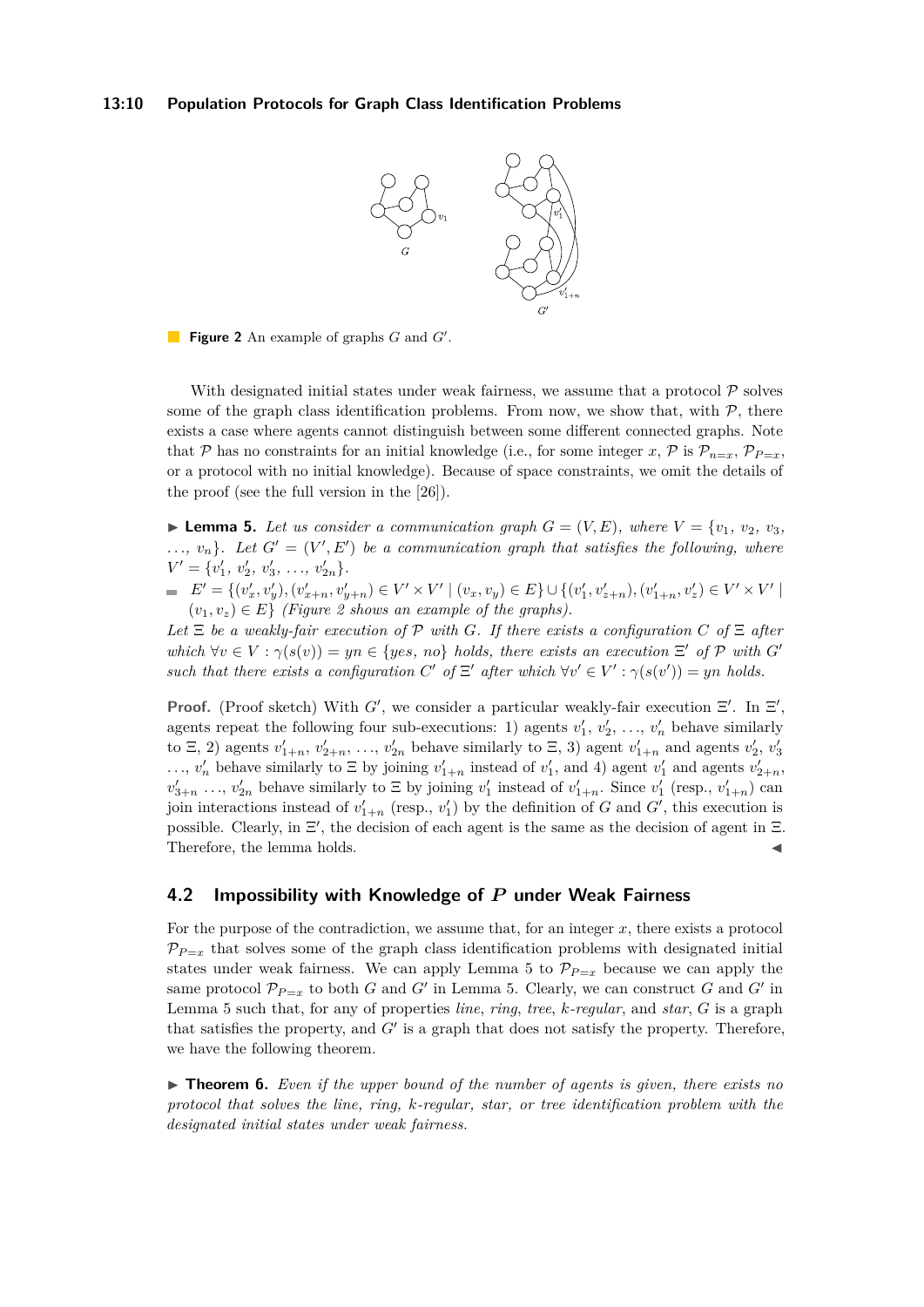Note that, in Theorem [6,](#page-9-2) the bipartite identification problem is not included. However, we show later that there is no protocol that solves the bipartite identification problem even if the number of agents is given.

### **4.3 Impossibility with Knowledge of** *n* **under Weak Fairness**

In this subsection, we show that, even if the number of agents *n* is given, there exists no protocol that solves the *line*, *ring*, *k-regular*, *tree*, or *bipartite* identification problem with designated initial states under weak fairness.

#### **Case of Line, Ring,** *k***-regular, and Tree**

First, we show that there exists no protocol that solves the *line*, *ring*, *k-regular*, or *tree* identification problem. Concretely, we show that there is a case where a line graph and a ring graph are not distinguishable. To show this, first we give some notations. Let  $G = (V, E)$ be a line graph with four agents, where  $V = \{v_1, v_2, v_3, v_4\}$  and  $E = \{(v_1, v_2), (v_2, v_3),$  $(v_3, v_4)$ . Let  $G' = (V', E')$  be a ring graph with four agents, where  $V' = \{v'_1, v'_2, v'_3, v'_4\}$  and  $E' = \{(v'_1, v'_2), (v'_2, v'_3), (v'_3, v'_4), (v'_4, v'_1)\}.$  Let  $s_0$  be an initial state of agents. Let us consider a transition sequence  $T = (s_0, s_0) \rightarrow (s_{a_1}, s_{b_1}), (s_{b_1}, s_{a_1}) \rightarrow (s_{b_2}, s_{a_2}), (s_{a_2}, s_{b_2}) \rightarrow (s_{a_3}, s_{b_3})$  $s_{b_3}$ ,  $(s_{b_3}, s_{a_3}) \rightarrow (s_{b_4}, s_{a_4})$ ,  $\dots$  Since the number of states is finite, there are *i* and *j* such that  $s_{a_i} = s_{a_j}$ ,  $s_{b_i} = s_{b_j}$ , and  $i < j$  hold. Let sa and sb be states such that  $sa = s_{a_i} = s_{a_j}$ and  $sb = s_{b_i} = s_{b_i}$  hold.

Because of space constraints, we omit the details of the proof (see the full version in the [\[26\]](#page-14-0)). The proof sketch is as follows: We construct a particular execution  $\Xi$  with  $G$  such that the decision of each agent converges to  $yn \in \{yes, no\}$ . In  $\Xi$ , agents repeat the following three sub-executions: 1) agents  $v_1$  and  $v_2$  interact repeatedly until  $v_1$  and  $v_2$  obtain *sa* and  $sb$ , respectively, 2) agents  $v_3$  and  $v_4$  interact repeatedly until  $v_3$  and  $v_4$  obtain *sa* and *sb*, respectively, and 3)  $v_3$  and  $v_2$  interact repeatedly until  $v_3$  and  $v_2$  obtain *sa* and *sb* again, respectively. Next, we construct a particular execution  $\Xi'$  with  $G'$ . In  $\Xi'$ , agents repeat the following four sub-executions: 1) agents  $v'_1$  and  $v'_2$  interact repeatedly until  $v'_1$  and  $v'_2$  obtain *sa* and *sb*, respectively, 2) agents  $v'_3$  and  $v'_4$  interact repeatedly until  $v'_3$  and  $v'_4$  obtain *sa* and *sb*, respectively, 3)  $v_3'$  and  $v_2'$  interact repeatedly until  $v_3'$  and  $v_2'$  obtain *sa* and *sb* again, respectively, and 4)  $v'_1$  and  $v'_4$  interact repeatedly until  $v'_1$  and  $v'_4$  obtain *sa* and *sb* again, respectively. From the definition of *sa* and *sb*, we can construct those executions such that the executions satisfy weak fairness and agents converge to the decision *yn*.

<span id="page-10-0"></span>**Example 7.** There exists a weakly-fair execution  $\Xi'$  of  $\mathcal{P}$  with  $G'$  such that  $\forall v' \in V'$ :  $\gamma(s(v')) = yn holds in a stable configuration of  $\Xi'$ .$ 

Note that, even if the number of agents is given, Lemma [7](#page-10-0) holds because  $|V| = |V'| = 4$ holds in the lemma. In Lemma [7,](#page-10-0) *G* is a line graph and a tree graph whereas *G'* is neither a line graph nor a tree graph. Furthermore, *G*′ is a ring graph and a 2-regular graph whereas *G* is neither a ring graph nor a 2-regular graph. Hence, by Lemma [7,](#page-10-0) there is no protocol that solves the *line*, *ring*, *tree*, or *k-regular* identification problem, and thus we have the following theorem.

▶ **Theorem 8.** *Even if the number of agents n is given, there exists no protocol that solves the line, ring, k-regular, or tree identification problem with designated initial states under weak fairness.*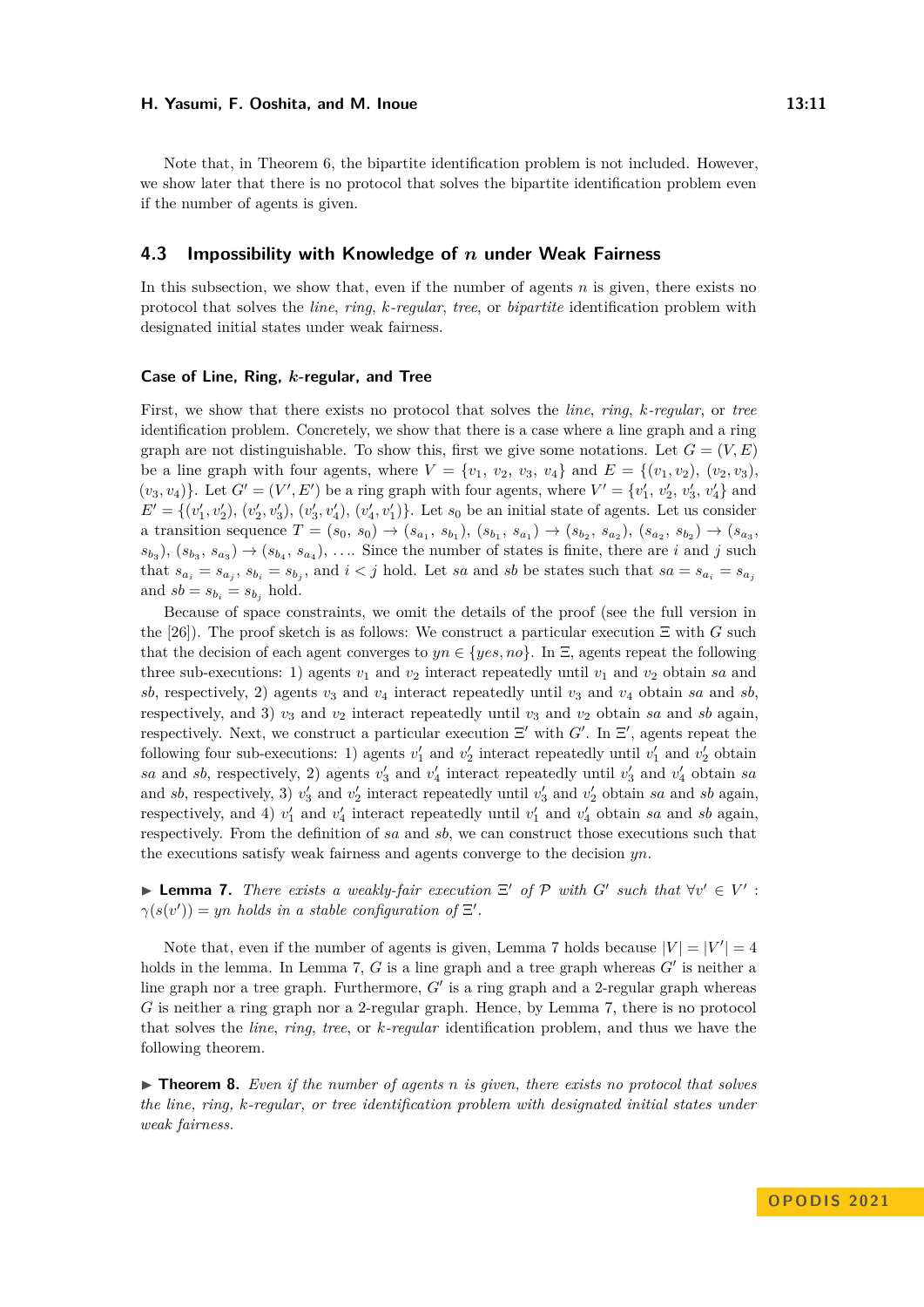#### <span id="page-11-0"></span>**13:12 Population Protocols for Graph Class Identification Problems**



Figure 3 Graphs  $G, G'$ , and  $G''$ .

#### **Case of Bipartite**

Next, we show that there exists no protocol that solves the bipartite identification problem. For the purpose of the contradiction, we assume that there exists a protocol  $\mathcal{P}_{n=6}$  that solves the bipartite identification problem with designated initial states under weak fairness if the number of agents 6 is given.

We define a ring graph  $G = (V, E)$  with three agents, a ring graph  $G' = (V', E')$  with 6 agents, and a graph  $G'' = (V'', E'')$  with 6 agents as follows:

- $V = \{v_1, v_2, v_3\}$  and  $E = \{(v_1, v_2), (v_2, v_3), (v_3, v_1)\}.$
- $V' = \{v'_1, v'_2, v'_3, v'_4, v'_5, v'_6\}$  and  $E' = \{(v'_1, v'_2), (v'_2, v'_6), (v'_6, v'_4), (v'_4, v'_5), (v'_5, v'_3)\}$  $(v'_3, v'_1)$ .  $_3,v_1$
- $V'' = \{v''_1, v''_2, v''_3, v''_4, v''_5, v''_6\}$  and  $E'' = \{(v''_x, v''_y), (v''_{x+n}, v''_{y+n}) \in V'' \times V'' \mid (v_x, v_y) \in V''$  $E$ }  $\cup$  {(*v*<sup>*l'*</sup>, *v'*<sub>1</sub><sup>'</sup>), (*v'*<sub>1</sub><sup>'</sup>, *v'*<sub>1</sub>'<sub>0</sub>'), (*v'*<sub>1</sub><sup>'</sup>, *v'*<sub>1</sub>'<sub>2</sub>'), (*v'*<sub>4</sub><sup>'</sup>, *v'*<sub>3</sub>')</sub>}.

Figure [3](#page-11-0) shows graphs  $G, G'$ , and  $G''$ .

From now, we show that there exists an execution  $\Xi''$  of  $\mathcal{P}_{n=6}$  with  $G''$  such that all agents converge to *yes* whereas *G*′′ does not satisfy *bipartite*. To show this, we first show that, in any execution  $\Xi$  of  $\mathcal{P}_{n=6}$  with *G* (i.e., the protocol for 6 agents is applied to a population consisting of 3 agents), all agents converge to *yes*. To prove this, we borrow the proof technique in [\[19\]](#page-14-11). In [\[19\]](#page-14-11), Fischer and Jiang proved the impossibility of leader election for a ring graph.

<span id="page-11-1"></span> $\blacktriangleright$  **Lemma 9.** In any weakly-fair execution  $\Xi$  of  $\mathcal{P}_{n=6}$  with *G*, all agents converge to yes. *That is, in*  $\Xi$ *, there exists*  $C_t$  *such that*  $\forall v \in V : \gamma(s(v, C_i)) = \text{yes holds for } i \geq t$ *.* 

**Proof sketch.** For  $\Xi$ , we construct an execution  $\Xi'$  of  $\mathcal{P}_{n=6}$  with *G'* such that  $v'_1$ ,  $v'_2$ , and  $v'_3$ behave similarly to  $v_1$ ,  $v_2$ , and  $v_3$  in  $\Xi$ , respectively, and  $v'_4$ ,  $v'_5$ , and  $v'_6$  also behave similarly to  $v_1$ ,  $v_2$ , and  $v_3$  in  $\Xi$ , respectively. Note that agents  $v'_1$ ,  $v'_2$ , and  $v'_3$  and agents  $v'_4$ ,  $v'_5$ , and  $v'_6$ operate in parallel. Since  $v_2'$  (resp.,  $v_5'$ ) is not adjacent to  $v_3'$  (resp.,  $v_6'$ ),  $v_2'$  (resp.,  $v_5'$ ) cannot interact with  $v'_3$  (resp.,  $v'_6$ ). When  $v'_2$  (resp.,  $v'_5$ ) should interact with  $v'_3$  (resp.,  $v'_6$ ),  $v'_2$  (resp.,  $v_5'$  interacts with  $v_6'$  instead of  $v_3'$  (resp.,  $v_3'$  instead of  $v_6'$ ). Since  $v_2'$  and  $v_5'$  (resp.,  $v_3'$  and  $v_6'$ ) behave similarly to  $v_2$  (resp.,  $v_3$ ),  $v_2'$  and  $v_5'$  (resp.,  $v_3'$  and  $v_6'$ ) have the same state. Hence, even if  $v'_2$  (resp.,  $v'_5$ ) interacts with  $v'_6$  instead of  $v'_3$  (resp.,  $v'_3$  instead of  $v'_6$ ),  $v'_2$  and  $v'_3$  (resp.,  $v'_5$  and  $v'_6$ ) can transition similarly to  $v_2$  and  $v_3$ .

In  $\Xi'$ , since the number of agents is given correctly, a stable configuration exists. Hence, since  $G'$  is a bipartite graph, all agents converge to *yes* in  $\Xi'$ . This implies that all agents converge to *yes* even in  $\Xi$ .

Now, we show that there exists execution  $\Xi''$  of  $\mathcal{P}_{n=6}$  with  $G''$  such that all agents converge to *yes*. We show this by applying Lemma [5](#page-9-1) to protocol  $\mathcal{P}_{n=6}$  and graphs *G* and  $G''$ . Graphs *G* and  $G''$  satisfy the condition of *G* and  $G'$  in Lemma [5,](#page-9-1) and the protocol  $\mathcal{P}_{n=6}$ satisfies the condition of protocol  $P$  in Lemma [5.](#page-9-1) Thus, we can apply Lemma [5](#page-9-1) to protocol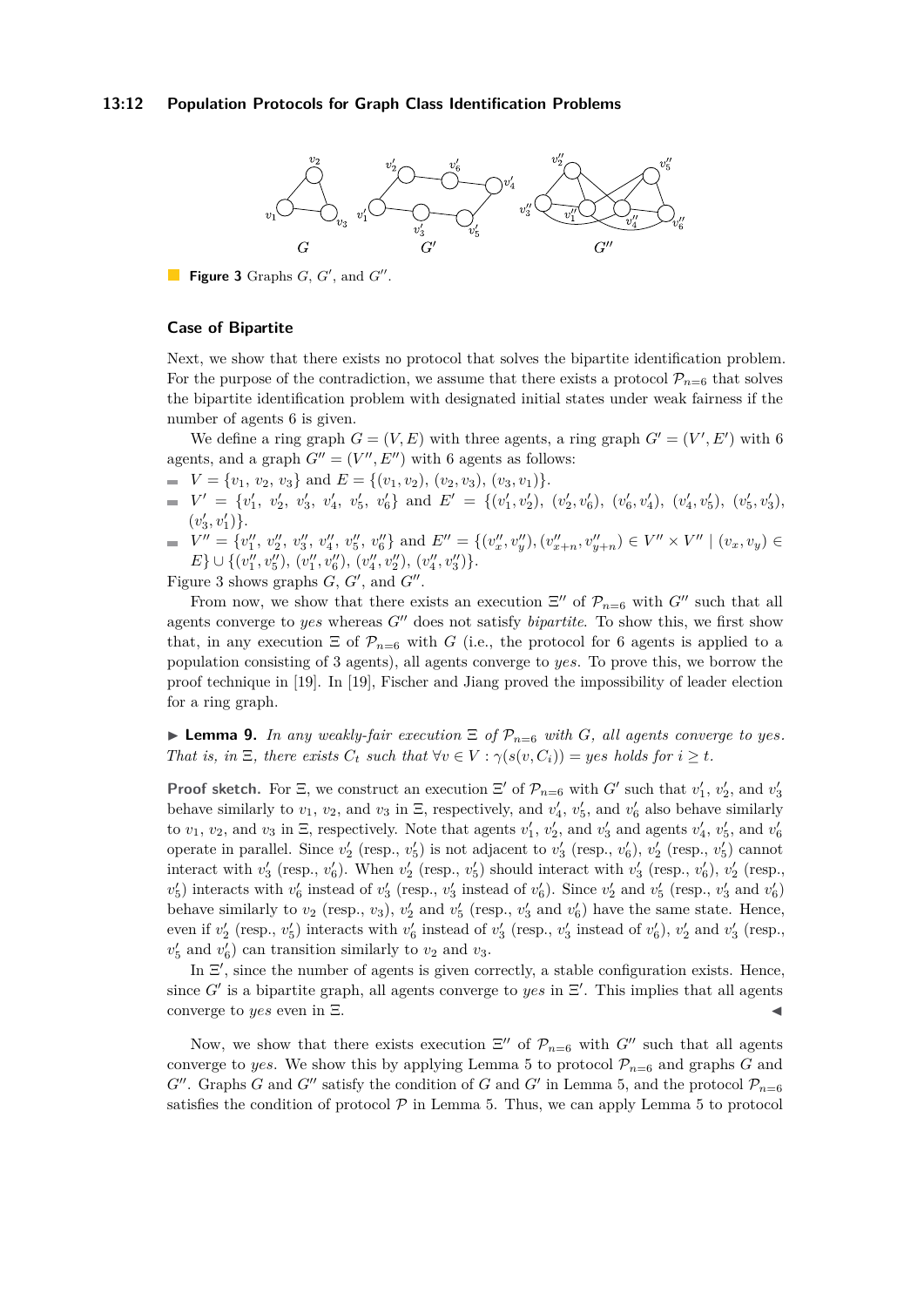$\mathcal{P}_{n=6}$  and graphs *G* and *G*<sup> $\prime\prime$ </sup>. By applying Lemma [5,](#page-9-1) since all agents converge to *yes* in an execution of  $\mathcal{P}_{n=6}$  with *G* by Lemma [9,](#page-11-1) there exists a weakly-fair execution  $\Xi''$  of  $\mathcal{P}_{n=6}$  with *G*′′ in which all agents converge to *yes*.

<span id="page-12-0"></span>**Lemma 10.** With the designated initial states, there exists a weakly-fair execution  $\Xi''$  of  $\mathcal{P}_{n=6}$  *with*  $G''$  *such that*  $\forall v'' \in V'' : \gamma(s(v'')) = yes$  *in a stable configuration.* 

Graph *G*<sup> $\prime\prime$ </sup> does not satisfy *bipartite*. Thus, from Lemma [10,](#page-12-0)  $\mathcal{P}_{n=6}$  is incorrect. Therefore, we have the following theorem.

▶ **Theorem 11.** *Even if the number of agents n is given, there exists no protocol that solves the bipartite identification problem with the designated initial states under weak fairness.*

### **4.4 Impossibility with Arbitrary Initial States**

In this subsection, we show that, even if the number of agents *n* is given, there exists no protocol that solves the *line*, *ring*, *k-regular*, *star*, *tree*, or *bipartite* identification problem with arbitrary initial states under global fairness.

For the purpose of the contradiction, we assume that there exists a protocol  $\mathcal{P}$  that solves some of the above graph class identification problems with arbitrary initial states under global fairness if the number of agents *n* is given. From now, we show that there are two executions  $\Xi$  and  $\Xi'$  of  $\mathcal P$  such that the decision of all agents in the executions converges to the same value whereas  $\Xi$  and  $\Xi'$  are for graphs *G* and  $G'(\neq G)$ , respectively.

<span id="page-12-1"></span>**• Lemma 12.** Let  $G = (V, E)$  and  $G' = (V', E')$  be connected graphs that satisfy the following condition, where  $V = \{v_1, v_2, v_3, ..., v_n\}$  and  $V' = \{v'_1, v'_2, v'_3, ..., v'_n\}.$ 

For some edge  $(v_{\alpha}, v_{\beta})$  in E,  $E' = \{(v'_x, v'_y) \in V' \times V' \mid (v_x, v_y) \in E\} \setminus \{(v'_{\alpha}, v'_{\beta})\}.$ 

*If there exists a globally-fair execution*  $\Xi$  *of*  $\mathcal{P}$  *with*  $G$  *such that*  $\forall v \in V : \gamma(s(v)) = yn \in \{yes,$ *no*} *holds in a stable configuration of* Ξ*, there exists a globally-fair execution* Ξ ′ *of* P *with G*′ such that  $\forall v' \in V' : \gamma(s(v')) = yn holds in a stable configuration of  $\Xi'$ .$ 

**Proof.** Let  $\Xi = C_0, C_1, C_2, \ldots$  be a globally-fair execution of  $\mathcal{P}$  with  $G$  such that  $\forall v \in \mathcal{P}$  $V : \gamma(s(v)) = yn \in \{yes, no\}$  holds in a stable configuration  $C_t$ . For the purpose of the contradiction, we assume that there exists no execution of  $P$  with  $G'$  such that  $\forall v' \in V'$ :  $\gamma(s(v')) = yn$  holds in a stable configuration.

Let us consider an execution  $\Xi' = C'_0, C'_1, C'_2, \ldots, C'_{t'}$ ,  $\ldots$  of  $\mathcal{P}$  with  $G'$  such that, for  $1 \leq i \leq n$ ,  $s(v'_i, C'_0) = s(v_i, C_t)$  holds and  $C'_{t'}$  is a stable configuration. By the assumption,  $\exists v'_z \in V' : \gamma(s(v'_z, C'_{t'})) = yn'(\neq yn)$  holds.

Next, let us consider an execution  $\Xi'' = C''_0, C''_1, C''_2, \ldots, C''_t, \ldots$  of  $\mathcal{P}$  with *G* as follows: For  $0 \le i \le t$ ,  $C_i'' = C_i$  holds (i.e., agents behave similarly to  $\Xi$ ).

For  $t < i \leq t + t'$ , when  $v'_x$  interacts with  $v'_y$  at  $C'_{i-t-1} \to C'_{i-t}$ ,  $v_x$  interacts with  $v_y$  at  $C''_{i-1} \to C''_i$ . This is possible because  $E' \subset E$  holds.

Since  $C_t$  is a stable configuration,  $C_t''$  is also a stable configuration and  $\forall v \in V : \gamma(s(v, C_t''))$ *yn* holds. Since agents behave similarly to  $\Xi'$  after  $C''_t$ ,  $\gamma(s(v_z, C''_{t+t'})) = yn'$  holds. This contradicts the fact that  $C''_t$  is a stable configuration.

We can construct a non-line graph, a non-ring graph, a non-star graph, a non-tree graph, and a non-bipartite graph by adding an edge to a line graph, a ring graph, a star graph, a tree graph, and a bipartite graph, respectively. Moreover, we can construct a *k*-regular graph by adding an edge to some non-*k*-regular graph. From Lemma [12,](#page-12-1) there is a case where the decision of all agents converges to the same value for each pair of graphs. Therefore, we have the following theorem.

▶ **Theorem 13.** *There exists no protocol that solves the line, ring, k-regular, star, tree, or bipartite identification problem with arbitrary initial states under global fairness.*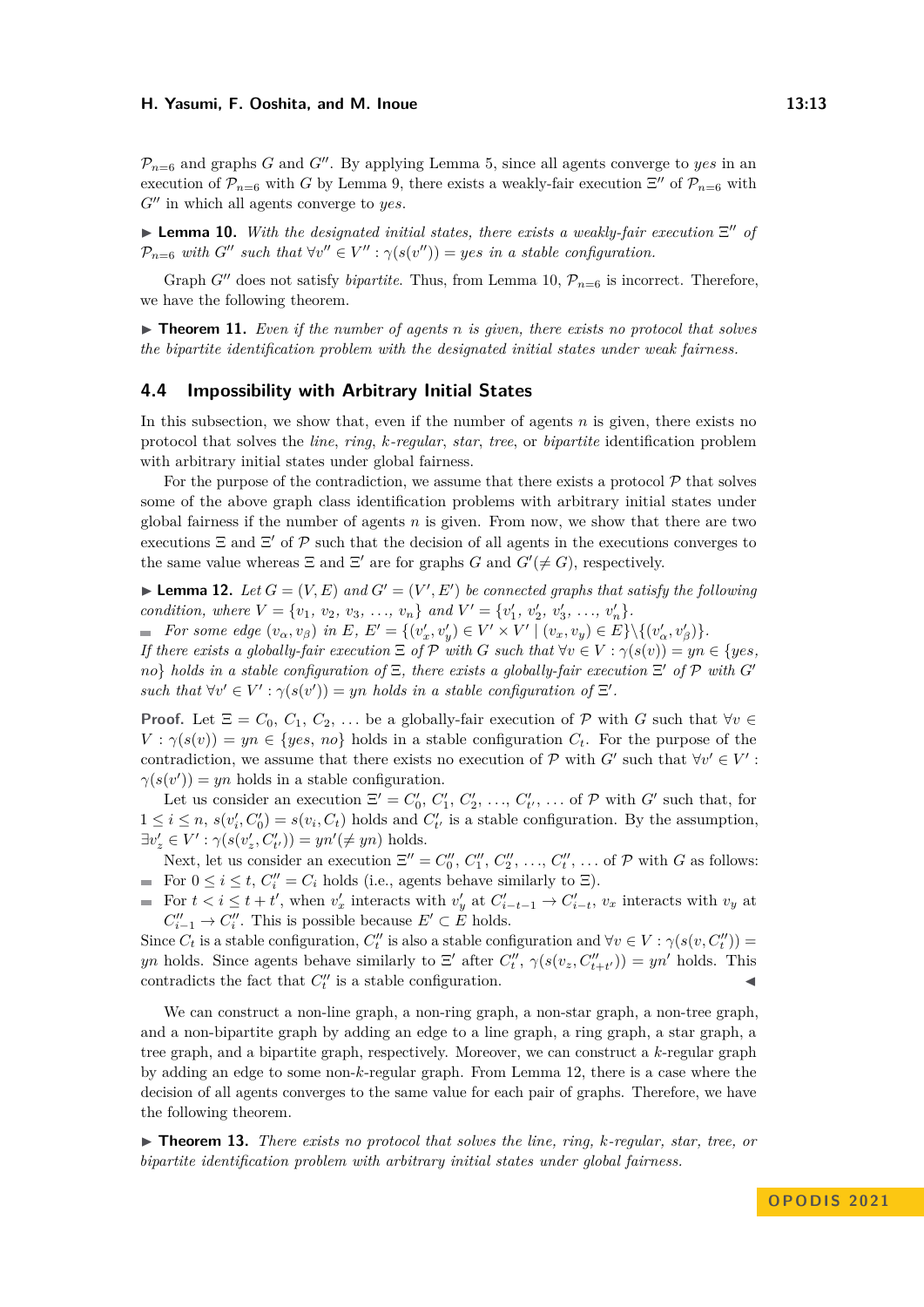### **13:14 Population Protocols for Graph Class Identification Problems**

### **5 Concluding Remarks**

In this paper, we consider the graph class identification problems on various assumptions. We have interesting open problems for future researches as follows:

- What is the space complexity of *k*-regular identification problem under global fairness  $\blacksquare$ with designated initial states and no initial knowledge.
- What is the time complexity of graph class identification problems?  $\sim$
- Are there some graph class identification protocols for other graph properties?

#### **References**

- <span id="page-13-5"></span>**1** Dan Alistarh and Rati Gelashvili. Polylogarithmic-time leader election in population protocols. In *Proceedings of the 42nd International Colloquium on Automata, Languages, and Programming*, pages 479–491, 2015.
- <span id="page-13-1"></span>**2** Dan Alistarh, Rati Gelashvili, and Joel Rybicki. Fast graphical population protocols. *arXiv preprint*, 2021. [arXiv:2102.08808](http://arxiv.org/abs/2102.08808).
- <span id="page-13-3"></span>**3** Dana Angluin, James Aspnes, Melody Chan, Michael J Fischer, Hong Jiang, and René Peralta. Stably computable properties of network graphs. In *Proceedings of International Conference on Distributed Computing in Sensor Systems*, pages 63–74, 2005.
- <span id="page-13-0"></span>**4** Dana Angluin, James Aspnes, Zoë Diamadi, Michael J Fischer, and René Peralta. Computation in networks of passively mobile finite-state sensors. *Distributed computing*, 18(4):235–253, 2006.
- <span id="page-13-10"></span>**5** Dana Angluin, James Aspnes, and David Eisenstat. A simple population protocol for fast robust approximate majority. *Distributed Computing*, 21(2):87–102, 2008.
- <span id="page-13-2"></span>**6** Dana Angluin, James Aspnes, Michael J Fischer, and Hong Jiang. Self-stabilizing population protocols. *ACM Transactions on Autonomous and Adaptive Systems (TAAS)*, 3(4):13, 2008.
- <span id="page-13-7"></span>**7** James Aspnes, Joffroy Beauquier, Janna Burman, and Devan Sohier. Time and space optimal counting in population protocols. In *Proceedings of International Conference on Principles of Distributed Systems*, pages 13:1–13:17, 2016.
- <span id="page-13-8"></span>**8** Joffroy Beauquier, Janna Burman, Simon Claviere, and Devan Sohier. Space-optimal counting in population protocols. In *Proceedings of International Symposium on Distributed Computing*, pages 631–646, 2015.
- <span id="page-13-12"></span>**9** Joffroy Beauquier, Julien Clement, Stephane Messika, Laurent Rosaz, and Brigitte Rozoy. Self-stabilizing counting in mobile sensor networks with a base station. In *Proceedings of International Symposium on Distributed Computing*, pages 63–76, 2007.
- <span id="page-13-11"></span>**10** Petra Berenbrink, Robert Elsässer, Tom Friedetzky, Dominik Kaaser, Peter Kling, and Tomasz Radzik. Time-space trade-offs in population protocols for the majority problem. *Distributed Computing*, pages 1–21, 2020.
- <span id="page-13-6"></span>**11** Petra Berenbrink, George Giakkoupis, and Peter Kling. Optimal time and space leader election in population protocols. In *Proceedings of the 52nd Annual ACM SIGACT Symposium on Theory of Computing*, pages 119–129, 2020.
- <span id="page-13-9"></span>**12** Petra Berenbrink, Dominik Kaaser, and Tomasz Radzik. On counting the population size. In *Proceedings of the 2019 ACM Symposium on Principles of Distributed Computing*, pages 43–52, 2019.
- <span id="page-13-4"></span>**13** Olivier Bournez, Jérémie Chalopin, Johanne Cohen, Xavier Koegler, and Mikael Rabie. Population protocols that correspond to symmetric games. *International Journal of Unconventional Computing*, 9, 2013.
- <span id="page-13-13"></span>**14** Shukai Cai, Taisuke Izumi, and Koichi Wada. How to prove impossibility under global fairness: On space complexity of self-stabilizing leader election on a population protocol model. *Theory of Computing Systems*, 50(3):433–445, 2012.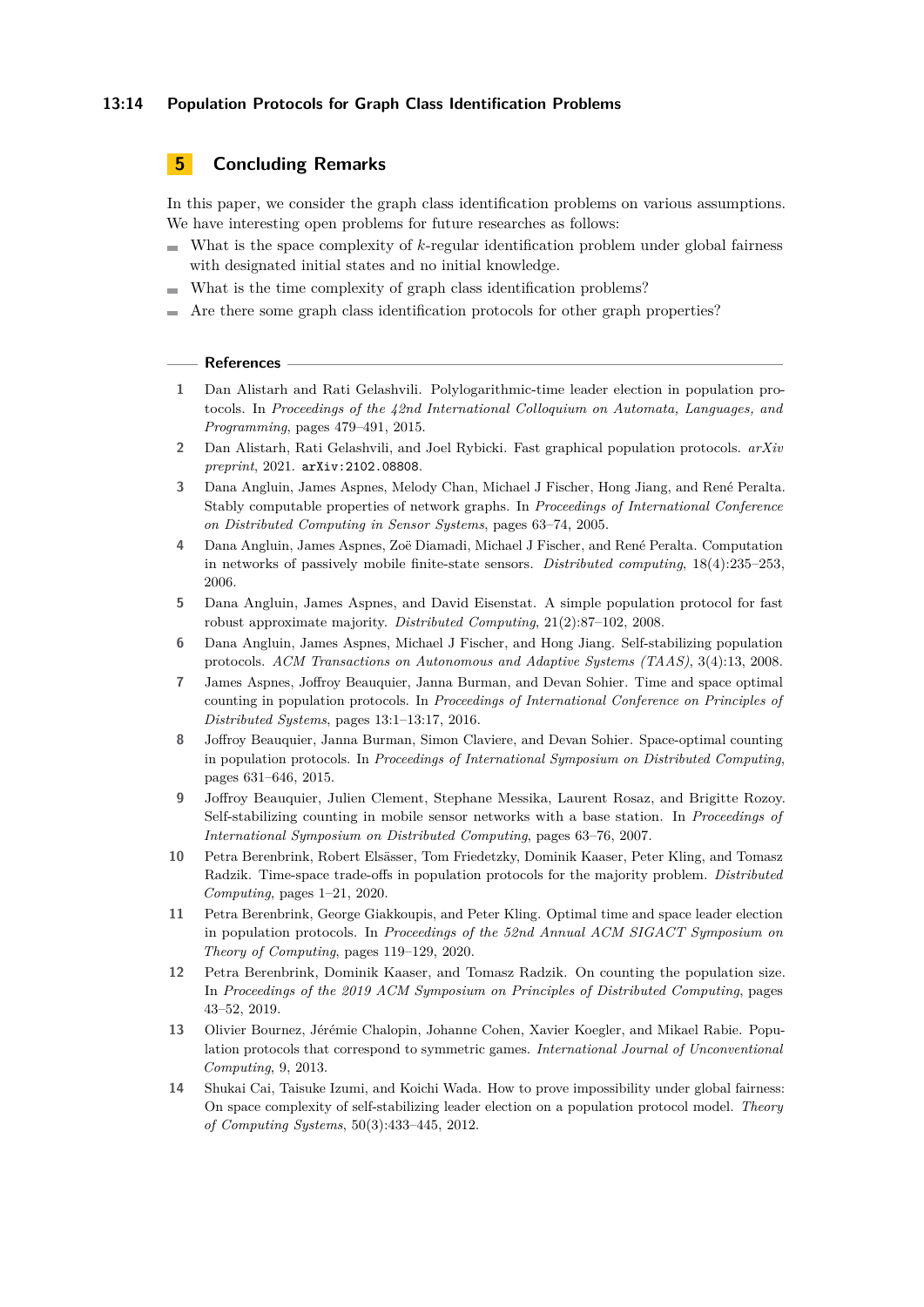- <span id="page-14-9"></span>**15** Ioannis Chatzigiannakis, Othon Michail, and Paul G. Spirakis. Stably decidable graph languages by mediated population protocols. In *Stabilization, Safety, and Security of Distributed Systems - 12th International Symposium, SSS*, volume 6366 of *Lecture Notes in Computer Science*, pages 252–266. Springer, 2010. [doi:10.1007/978-3-642-16023-3\\_21](https://doi.org/10.1007/978-3-642-16023-3_21).
- <span id="page-14-2"></span>**16** Hsueh-Ping Chen and Ho-Lin Chen. Self-stabilizing leader election. In *Proceedings of the 2019 ACM Symposium on Principles of Distributed Computing*, pages 53–59, 2019.
- <span id="page-14-3"></span>**17** Hsueh-Ping Chen and Ho-Lin Chen. Self-stabilizing leader election in regular graphs. In *Proceedings of the 39th Symposium on Principles of Distributed Computing*, pages 210–217, 2020.
- <span id="page-14-4"></span>**18** David Doty and David Soloveichik. Stable leader election in population protocols requires linear time. *Distributed Computing*, 31(4):257–271, 2018.
- <span id="page-14-11"></span>**19** Michael Fischer and Hong Jiang. Self-stabilizing leader election in networks of finite-state anonymous agents. In *International Conference On Principles Of Distributed Systems*, pages 395–409. Springer, 2006.
- <span id="page-14-7"></span>**20** Leszek Gąsieniec, David Hamilton, Russell Martin, Paul G Spirakis, and Grzegorz Stachowiak. Deterministic population protocols for exact majority and plurality. In *Proceedings of International Conference on Principles of Distributed Systems*, pages 14:1–14:14, 2016.
- <span id="page-14-5"></span>**21** Leszek Gąsieniec, Grzegorz Stachowiak, and Przemyslaw Uznanski. Almost logarithmic-time space optimal leader election in population protocols. In *The 31st ACM on Symposium on Parallelism in Algorithms and Architectures*, pages 93–102. ACM, 2019.
- <span id="page-14-6"></span>**22** Tomoko Izumi, Keigo Kinpara, Taisuke Izumi, and Koichi Wada. Space-efficient self-stabilizing counting population protocols on mobile sensor networks. *Theoretical Computer Science*, 552:99–108, 2014.
- <span id="page-14-10"></span>**23** Othon Michail and Paul G Spirakis. Simple and efficient local codes for distributed stable network construction. *Distributed Computing*, 29(3):207–237, 2016.
- <span id="page-14-1"></span>**24** Satoshi Murata, Akihiko Konagaya, Satoshi Kobayashi, Hirohide Saito, and Masami Hagiya. Molecular robotics: A new paradigm for artifacts. *New Generation Computing*, 31(1):27–45, 2013.
- <span id="page-14-8"></span>**25** Yuichi Sudo, Masahiro Shibata, Junya Nakamura, Yonghwan Kim, and Toshimitsu Masuzawa. Self-stabilizing population protocols with global knowledge. *IEEE Transactions on Parallel and Distributed Systems*, 2021.
- <span id="page-14-0"></span>**26** Hiroto Yasumi, Fukuhito Ooshita, and Michiko Inoue. Population protocols for graph class identification problems, 2021. [arXiv:2111.05111](http://arxiv.org/abs/2111.05111).

### **A Pseudocode of Protocols**

The descriptions of pseudocodes in this appendix are appeared in [\[26\]](#page-14-0).

### **A.1 Tree Identification Protocol**

Algorithm [1](#page-15-0) shows the tree identification protocol in Subsection [3.1.](#page-5-0) The roles of the variables at agent *a* in Protocol [1](#page-15-0) are as follows.

 $LF_a \in \{L_{se}, L_l, L_r, L_{se}^t, L_{se'}^t, L_{se'}, L_l^t, L_r^t, \phi\}$ : Variable  $LF_a$ , initialized to  $L_r$ , represents a token held by agent *a*. If  $LF_a$  is not  $\phi$ , agent *a* has  $LF_a$  token. There are three types of tokens: a leader token  $(L_{se}, L_{se}^t, L_{se'}^t$ , and  $L_{se'}$ ), a left token  $(L_l$  and  $L_l^t)$ , and a right token  $(L_r$  and  $L_r^t$ ).  $L_l$ , and  $L_r$  tokens are the tokens in non-trial modes.  $L_l^t$  and  $L_r^t$ tokens represent the left token and the right token in the trial mode, respectively.  $L_{se}^{t}$ ,  $L_{se'}^t$ , and  $L_{se'}$  tokens represent a progress of a trial of the cycle detection.  $L_{se}^t$  token represents that the left token has been placed.  $L_{se'}^t$  token represents that the right token has been placed.  $L_{se'}$  token represents that the token confirms that the  $L_l^t$  token is still placed on the certain agent.  $\phi$  represents no token.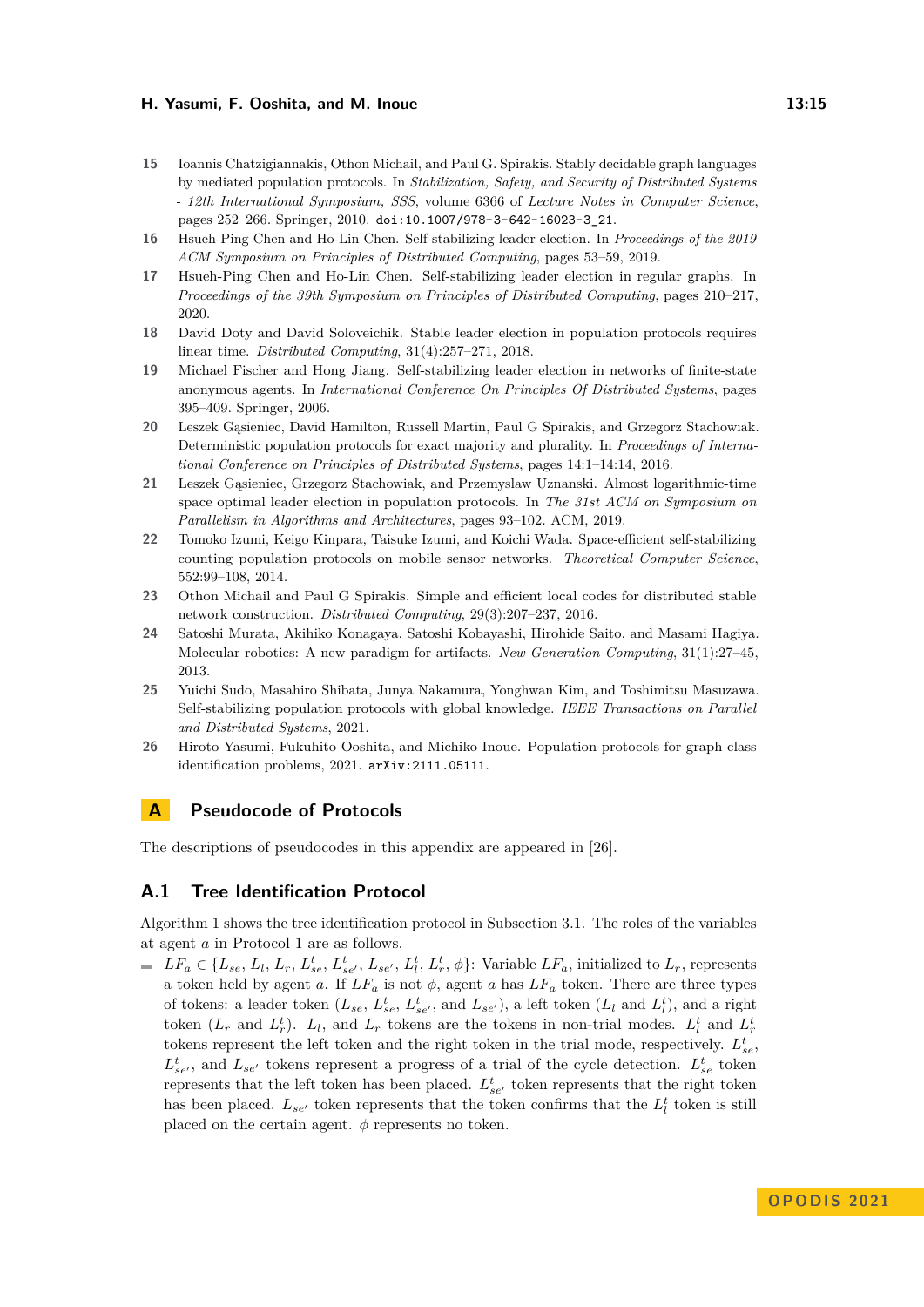### **13:16 Population Protocols for Graph Class Identification Problems**

 $t^*$  *tre<sub>a</sub>* ∈ {*yes*, *no*}: Variable *tre<sub>a</sub>*, initialized to *yes*, represents a decision of the tree. If  $tre<sub>a</sub> = yes$  holds for agent *a*, then  $\gamma(s_a) = yes$  holds (i.e., *a* decides that the given graph is a tree). If  $tre_a = no$  holds, then  $\gamma(s_a) = no$  holds (i.e., *a* decides that the given graph is not a tree).

The protocol uses 18 states because the number of values taken by variable *LF<sup>a</sup>* is 9 and the number of values taken by variable *tre<sup>a</sup>* is 2.

#### <span id="page-15-0"></span>**Algorithm 1** A tree identification protocol  $(1/2)$ .

**Variables at an agent** *a***:**  $LF_a \in \{L_{se}, L_l, L_r, L_{se}^t, L_{se'}^t, L_{se'}, L_l^t, L_r^t, \phi\}$ : Token held by the agent, initialized to  $L_r$ .  $tre_a \in \{yes, no\}$ : Decision of the tree, initialized to *yes*. 1: **when** agent *a* interacts with agent *b* **do** { The election of tokens } 2: **if**  $LF_a, LF_b \in \{L_r^t, L_r\}$  then 3:  $LF_b \leftarrow L_l$ 4: **else if**  $LF_a, LF_b \in \{L_l^t, L_l\}$  then 5:  $LF_b \leftarrow L_{se}$ 6: **else if**  $LF_a, LF_b \in \{L_{se}, L_{se}^t, L_{se'}^t, L_{se'}\}$  then 7:  $LF_a \leftarrow L_{se}, LF_b \leftarrow \phi$ 8:  $tre_a \leftarrow yes$ { Movement of tokens } 9: **else if**  $LF_a \neq \phi \land LF_b = \phi$  **then** 10: **if**  $LF_a \in \{L_{se}, L_{se}^t, L_{se'}^t, L_{se'}\}$  then 11:  $\text{tree}_b \leftarrow \text{tree}_a$ 12: **end if** 13: **if**  $LF_a = L^t_\kappa$  for  $\kappa \in \{l, r\}$  **then** 14:  $LF_a \leftarrow L_{\kappa}$ 15: **else if**  $LF_a = L_{se'} \lor LF_a = L_{se'}^t$  then 16:  $LF_a \leftarrow L_{se}$ 17: **end if** 18:  $LF_a \leftrightarrow LF_b$  \* { Decision } 19: **else if**  $LF_a = L_{se} \land LF_b = L_l$  then 20:  $LF_a \leftarrow L_i^t, LF_b \leftarrow L_{se'}$ 21:  $tree_b \leftarrow tree_a$ 22: **else if**  $LF_a = L_{se'} \wedge LF_b = L_r$  then 23:  $LF_a \leftarrow L_r^t, LF_b \leftarrow L_{se}^t$ 24:  $tree_b \leftarrow tree_a$ 25: **else if**  $LF_a = L_{se}^t \wedge LF_b = L_l^t$  then 26:  $LF_a \leftarrow L_l, \, LF_b \leftarrow L_{se'}^t$ 27:  $tree_b \leftarrow tree_a$ 28: **else if**  $LF_a = L_{se'}^t \wedge LF_b = L_r^t$  then 29:  $LF_a \leftarrow L_r, \, LF_b \leftarrow L_{se}$ 30:  $tree_b \leftarrow no$ 

\*  $p \leftrightarrow q$  means that p and q exchange values.

*▷* Continued on the next page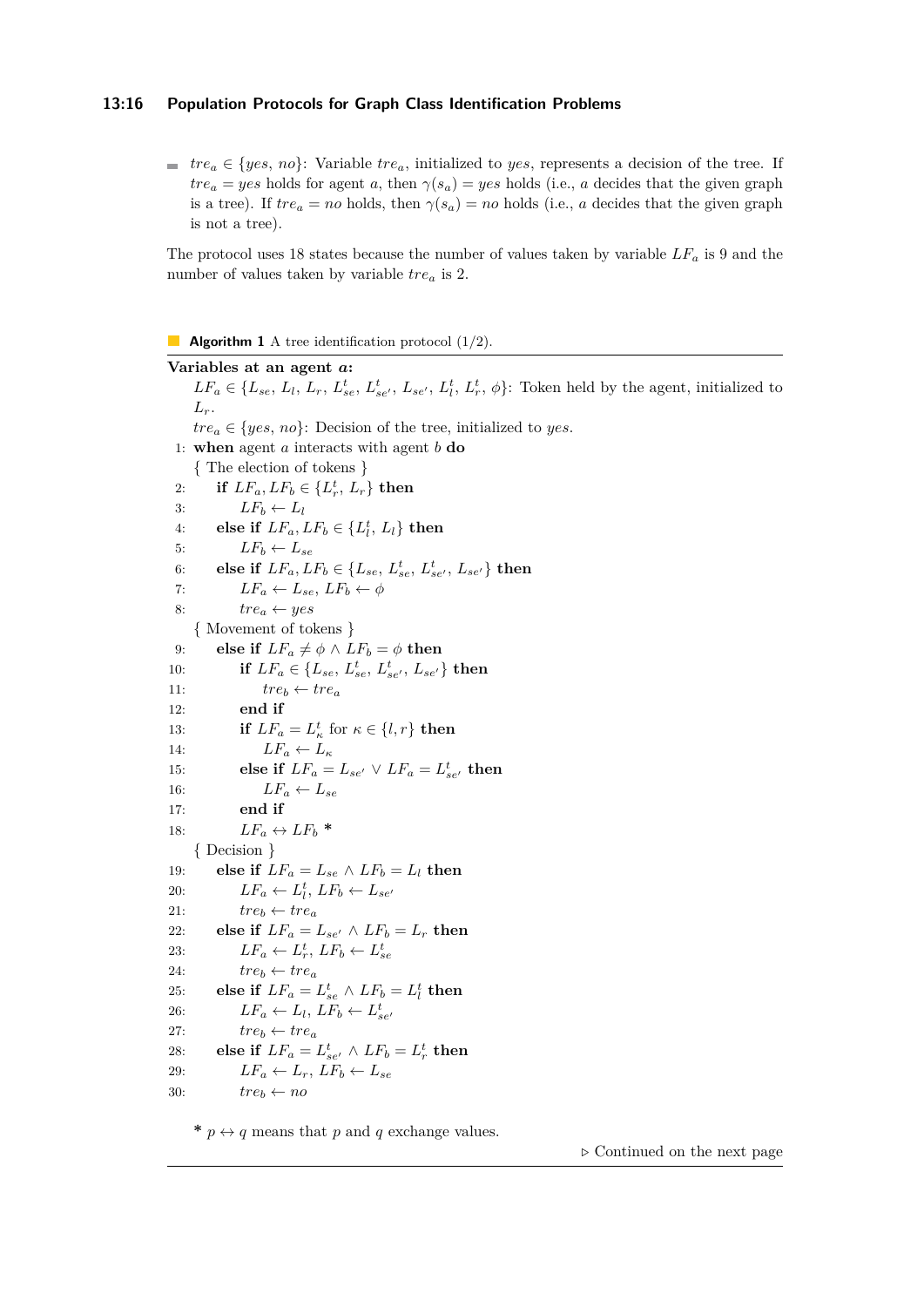31: **else if**  $LF_a \neq \phi \land LF_b \neq \phi$  **then** 32: **if**  $LF_{ab} \in \{L_{se}, L_{se}^t, L_{se'}^t, L_{se'}\}$  for  $ab \in \{a, b\}$  then 33:  $tre_a \leftarrow tre_{ab}, tre_b \leftarrow tre_{ab}$ 34: **end if** 35: **if**  $LF_{ab} = L_{\kappa}^t$  for  $ab \in \{a, b\}$  and  $\kappa \in \{l, r\}$  **then** 36:  $LF_{ab} \leftarrow L_{\kappa}$ 37: **end if** 38: **if**  $LF_{ab} = L_{se'} \lor LF_{ab} = L_{se}^t \lor LF_{ab} = L_{se'}^t$  for  $ab \in \{a, b\}$  then 39:  $LF_{ab} \leftarrow L_{se}$ 40: **end if** 41:  $LF_a \leftrightarrow LF_b$ 42: **end if** 43: **end**

### **Algorithm 1** A tree identification protocol  $(2/2)$ .

### **A.2** *k***-regular Identification Protocol**

Algorithm [2](#page-17-0) shows the *k*-regular identification protocol in Subsection [3.2.](#page-6-1)

- The roles of the variables at agent *a* in Protocol [2](#page-17-0) are as follows.
- $LF_a \in \{L_0, L_1, \ldots, L_k, \phi, \phi'\}$ : Variable  $LF_a$ , initialized to  $L_0$ , represents states for a leader token and marked agents. If  $LF_a$  is neither  $\phi$  nor  $\phi'$ , agent *a* has a leader token. In particular, if  $LF_a = L_i (i \in \{0, 1, ..., k\})$  holds, agent *a* has an  $L_i$  token. Moreover,  $LF_a = L_i$  represents that agent *a* has interacted with *i* different non-marked agents (i.e., agent *a* has at least *i* edges). If  $LF_a = \phi$  holds, agent *a* has no leader token. If  $LF_a = \phi'$ holds, agent *a* has no leader token and *a* is marked by other agents.
- *level*<sub>*a*</sub>  $\in$  {0, 1, 2, ...,  $\log P$  }: Variable *level<sub>a</sub>*, initialized to 0, represents the level of agent *a*.
- $r_{\text{eq}} \in \{yes, no\}$ : Variable *reg<sub>a</sub>*, initialized to *no*, represents the decision of the *k*-regular graph. If  $reg_a = yes$  holds for agent *a*, then  $\gamma(s_a) = yes$  holds. If  $reg_a = no$  holds, then  $\gamma(s_a) = no$  holds.

The protocol uses  $O(k \log P)$  states because the number of values taken by variable  $LF_a$  is  $k+2$ , the number of values taken by variable *level<sub>a</sub>* is  $|\log P|+1$ , and the number of values taken by other variables  $(loc_a \text{ and } reg_a)$  is constant.

### **A.3 Star Identification Protocol**

Algorithm [3](#page-18-0) shows the star identification protocol in Subsection [3.3.](#page-8-0)

The roles of the variables at agent *a* in Protocol [3](#page-18-0) are as follows.

- $LF_a \in \{\phi, \phi', l', L_2, L_3, \ldots, L_{n-1}\}$ : Variable  $LF_a$ , initialized to  $\phi$ , represents a role of agent *a*.  $LF_a = L_i$  means that a central agent *a* has marked *i* agents (i.e., agent *a* has at least *i* edges).  $LF_a = l'$  means that *a* is a candidate of a central agent and is a marked agent.  $LF_a = \phi$  means that agent *a* is a non-marked agent.  $LF_a = \phi'$  means that agent *a* is a marked agent. When  $LF_a = x$  holds, we refer to *a* as an *x*-agent.
- *star<sub>a</sub>* ∈ {*yes*, *no*, *never*}: Variable *star<sub>a</sub>*, initialized to *no*, represents a decision of a star. If  $star_a = yes$  holds,  $\gamma(s_a) = yes$  holds (i.e., *a* decides that a given graph is a star). If  $star_a = no$  or  $star_a = never$  holds,  $\gamma(s_a) = no$  holds (i.e., *a* decides that a given graph is not a star).  $star_a = never$  means the stronger decision of *no*. If agent *a* with  $star_a = never$  interacts with agent *b*,  $star_b$  transitions to *never* regardless of the value of *starb*.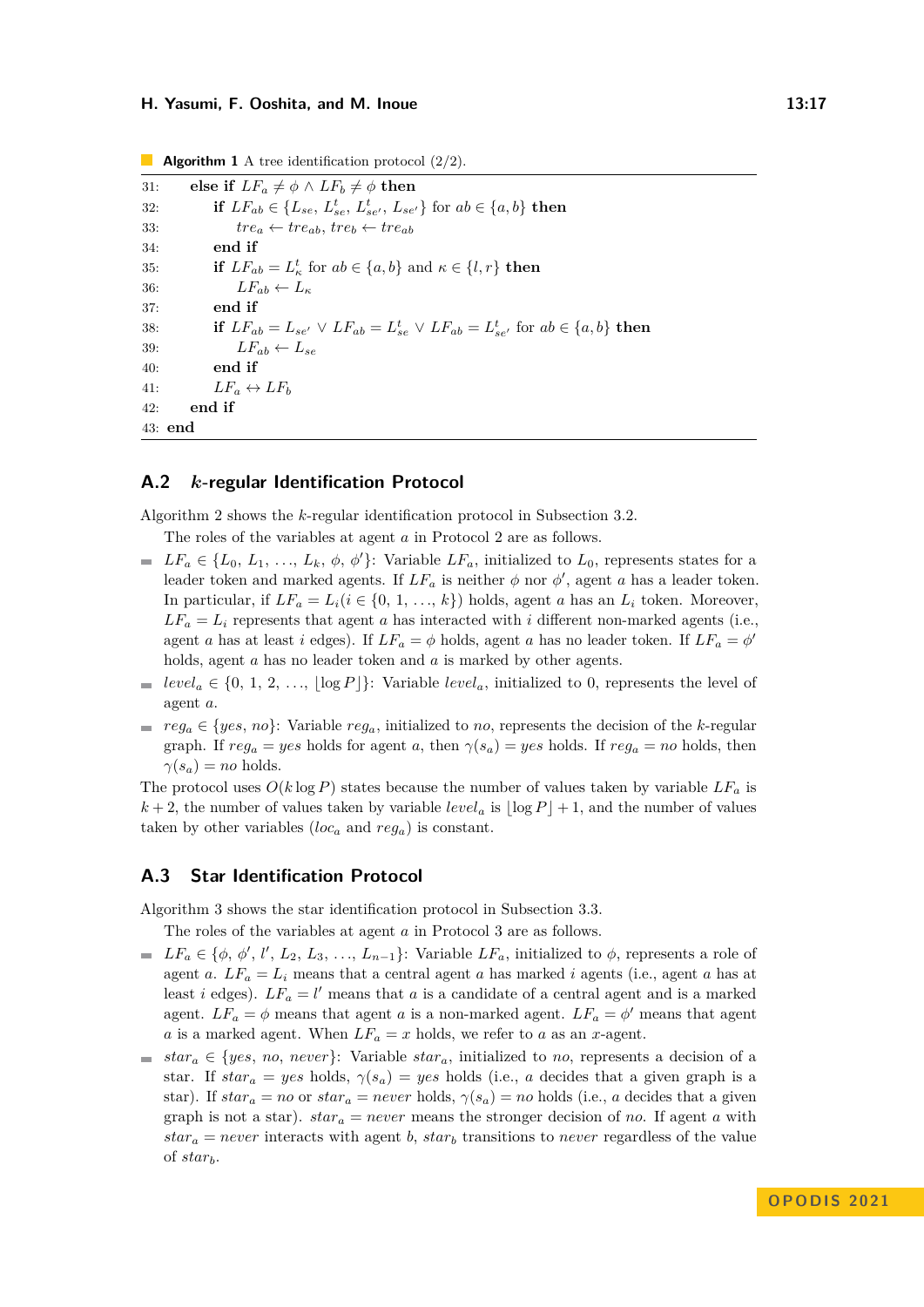#### **13:18 Population Protocols for Graph Class Identification Problems**

<span id="page-17-0"></span>**Algorithm 2** A *k*-regular identification protocol.

**Variables at an agent** *a***:**  $LF_a \in \{L_0, L_1, \ldots, L_k, \phi, \phi'\}$ : States for a leader token and marked agents, initialized to  $L_0$ .  $level_a \in \{0, 1, 2, \ldots, |\log P|\}$ : States for the level of agent *a*, initialized to 0.  $loc_a \in \{yes, no\}$ : States representing whether the degree of agent *a* is at least *k*, initialized to *no*.  $req_a \in \{yes, no\}$ : Decision of the *k*-regular graph, initialized to *no*. 1: **when** agent *a* interacts with agent *b* **do** ⟨ The behavior when agents have the same level ⟩ 2: **if**  $level_a = level_b$  **then** { The election of leader tokens } 3: **if**  $LF_a = L_x \land LF_b = L_y (x, y \in \{0, 1, 2, ..., k\})$  then 4:  $level_a \leftarrow level_a + 1$ 5:  $LF_a \leftarrow L_0, LF_b \leftarrow \phi$ 6:  $reg_a \leftarrow no$ 7:  $loc_a \leftarrow no$ { Decision and movement of the token } 8: **else if**  $LF_a = L_x \land LF_b = \phi$  ( $x \in \{0, 1, 2, ..., k-2\}$ ) then 9:  $LF_a \leftarrow L_{x+1}, \, LF_b \leftarrow \phi'$ 10: **else if**  $LF_a = L_x \land LF_b = \phi' \ (x \in \{0, 1, 2, ..., k\})$  then 11:  $LF_a \leftarrow \phi, LF_b \leftarrow L_0$ 12:  $\text{reg}_b \leftarrow \text{reg}_a$ 13: **else if**  $LF_a = L_{k-1} \wedge LF_b = \phi$  **then** 14:  $LF_a \leftarrow L_k, \, LF_b \leftarrow \phi'$ 15: **if**  $loc_a = no$  **then** 16:  $reg_a \leftarrow yes$ 17:  $loc_a \leftarrow yes$ 18: **end if**  $\{$  Reset of *reg* of the leader token (the degree of agent *a* is at least  $k + 1$ ) } 19: **else if**  $LF_a = L_k \wedge LF_b = \phi$  **then** 20:  $LF_a \leftarrow L_0, \, LF_b \leftarrow \phi'$ 21:  $\text{reg}_a \leftarrow \text{no}$ 22: **end if**  $\{$  Reset of *reg* of the leader token (*loc<sub>a</sub>* or *loc<sub>b</sub>* is *no*)  $\}$ 23: **if**  $loc_a = no \lor loc_b = no$  **then** 24:  $reg_a \leftarrow no, reg_b \leftarrow no$ 25: **end if** ⟨ The behavior when agents have different levels ⟩ 26: **else if**  $level_a > level_b$  **then** 27:  $level_b \leftarrow level_a$ 28:  $loc_b \leftarrow no$ 29:  $LF_b \leftarrow \phi$ 30: **end if** 31: **end**

The protocol is given in Algorithm [3.](#page-18-0) Algorithm [3](#page-18-0) uses  $3n + 3$  states because the number of values taken by variable  $LF_a$  is  $n+1$  and the number of values taken by variable  $star_a$  is 3.